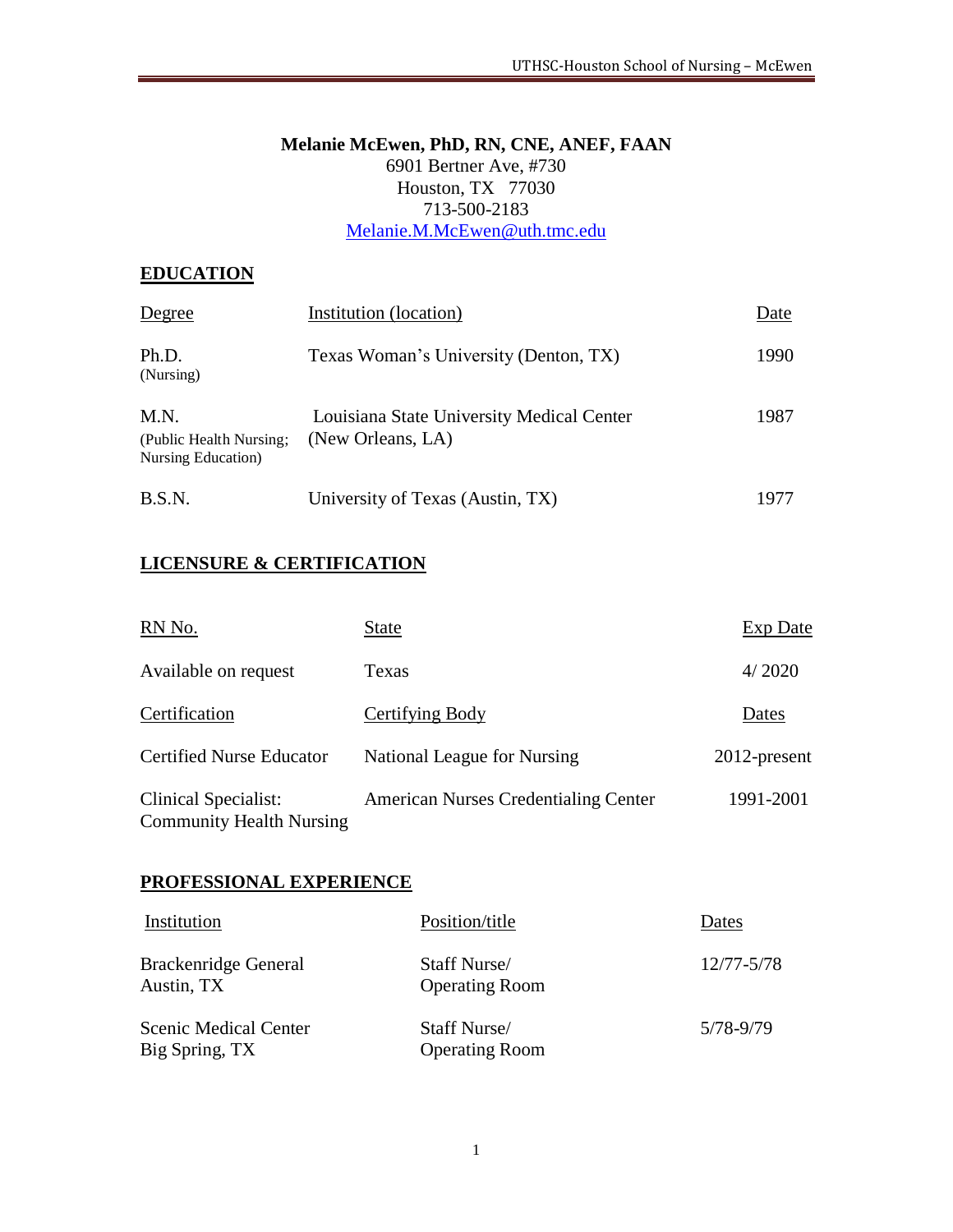| <b>Garland Community Hosp</b><br>Garland, TX<br><b>Medical City Hospital</b><br>Dallas, TX         | Staff Nurse/<br><b>Asst. OR Supervisor</b><br>Staff Nurse/<br><b>Operating Room</b> | $9/79 - 1/82$<br>$7/82 - 7/83$ |
|----------------------------------------------------------------------------------------------------|-------------------------------------------------------------------------------------|--------------------------------|
| Various locations                                                                                  | Homemaker                                                                           | $7/83 - 8/86$                  |
| <b>LSUMC</b><br>New Orleans, LA                                                                    | Graduate student                                                                    | 8/86-12/87                     |
| Texas Woman's Univ<br>Denton, TX                                                                   | Graduate Teaching Asst.                                                             | 1988-89                        |
| <b>Baylor University</b><br>School of Nursing<br>Dallas/Waco, TX                                   | Lecturer                                                                            | 1989-90                        |
| <b>Baylor University</b><br><b>School of Nursing</b><br>Dallas/Waco, TX                            | <b>Assistant Professor</b>                                                          | 1990-95                        |
| <b>Baylor University</b><br>School of Nursing<br>Dallas/Waco, TX                                   | <b>Associate Professor</b><br>(Tenured)                                             | 1996-98                        |
| Southern University<br>School of Nursing<br>Baton Rouge, LA                                        | <b>Associate Professor</b><br>(Tenured)                                             | $1998 - 5/00$                  |
| <b>Baylor University</b><br>Louise Herrington<br><b>School of Nursing</b><br>Dallas/Waco, TX       | <b>Associate Professor</b><br>(adjunct)<br>** note - living in Belgium**            | 10/00-6/01                     |
| <b>Baylor University</b><br>Louise Herrington<br>School of Nursing<br>Dallas/Waco, TX              | <b>Associate Professor</b>                                                          | $8/02 - 5/04$                  |
| University of Texas<br><b>Health Science Center</b><br>At Houston School of Nursing<br>Houston, TX | <b>Associate Professor</b><br>(Tenured)                                             | $6/04 - 9/16$                  |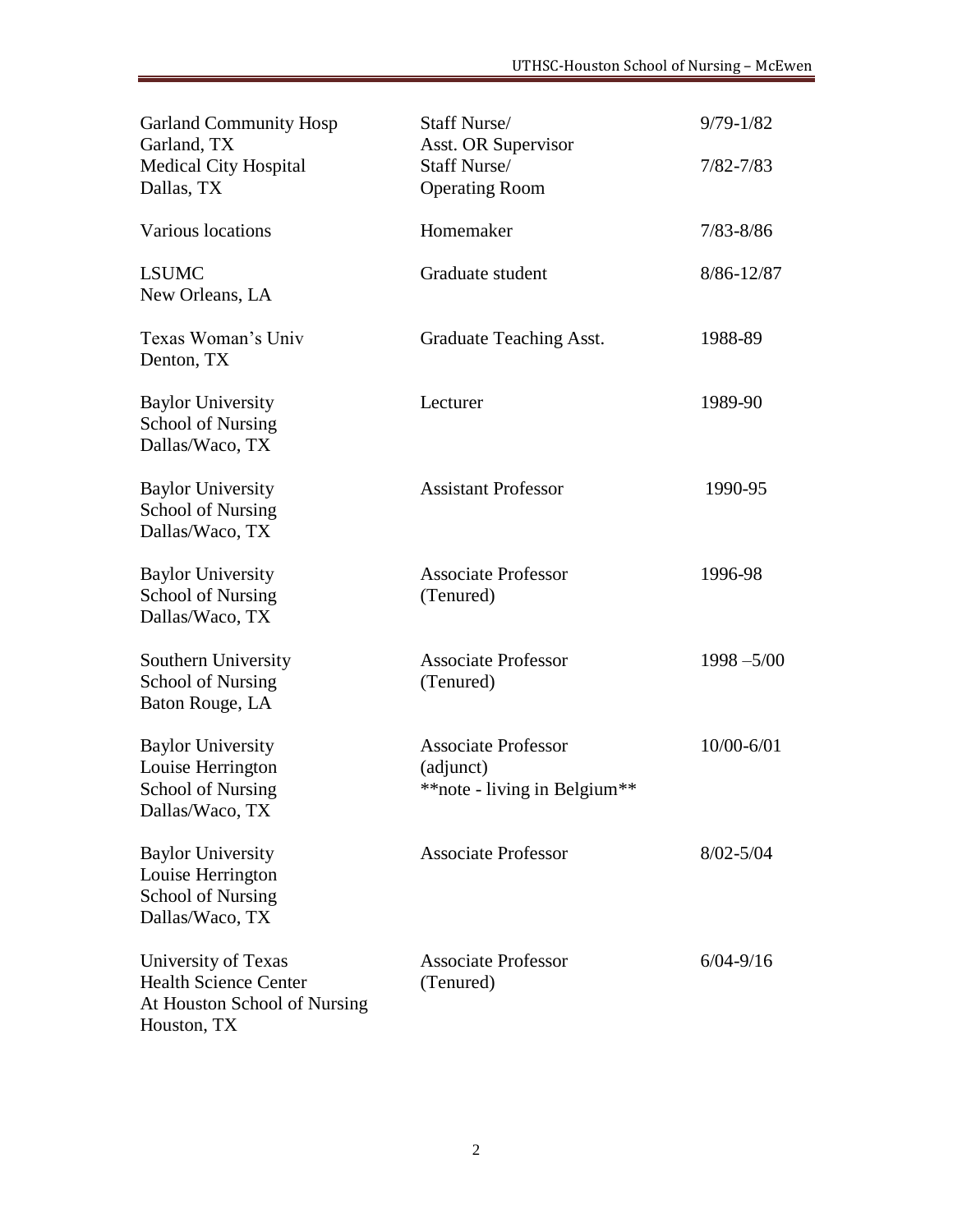| University of Texas<br><b>Health Science Center</b><br>At Houston School of Nursing<br>Houston, TX          | <b>Assistant Dean</b><br><b>Undergraduate Programs</b>                         | $8/11 - 9/12$                                     |
|-------------------------------------------------------------------------------------------------------------|--------------------------------------------------------------------------------|---------------------------------------------------|
| University of Texas<br><b>Health Science Center</b><br>At Houston School of Nursing<br>Houston, TX          | <b>Track Director</b><br>$MSN - Education$                                     | $6/14$ - present                                  |
| University of Texas<br><b>Health Science Center</b><br>At Houston<br>Cizik School of Nursing<br>Houston, TX | Professor<br>(Tenured)                                                         | $9/16$ - present                                  |
| <b>Other Experience</b>                                                                                     |                                                                                |                                                   |
| <b>Baylor Homecare</b>                                                                                      | <b>Field Nurse</b>                                                             | 5/1993-8/1993                                     |
| Various legal firms                                                                                         | Consultant                                                                     | (summer term)<br>1994-1998                        |
| Our Lady of the Lake College<br>Baton Rouge, LA                                                             | Consultant                                                                     | 1998-2000                                         |
| <b>INTERNATIONAL EXPERIENCE</b>                                                                             |                                                                                |                                                   |
| Institution                                                                                                 | <b>Activity</b>                                                                | Dates                                             |
| Salzburg Global Seminar<br>Session 312 "Health Programs<br>At the Community Level"<br>Salzburg, Austria     | Fellow                                                                         | May, 1994                                         |
| University of Health Sciences<br>College of Nursing<br>Lahore, Pakistan                                     | Consultant<br><b>Curriculum Review</b><br><b>Post RN Nursing Programme</b>     | May, 2005                                         |
| Samsung/Total Petrochemicals<br><b>Employee Health Clinic</b><br>Daesen Refinery<br>Daesen, South Korea     | Consultant<br><b>Employee Health Promotion</b><br>Activity/program Development | <b>August, 2009</b>                               |
| **Note – Ex-patriot, living in:                                                                             |                                                                                |                                                   |
| Brussels, Belgium<br>Seoul, Korea                                                                           |                                                                                | May, 2000-August, 2002<br>April, 2008- July, 2010 |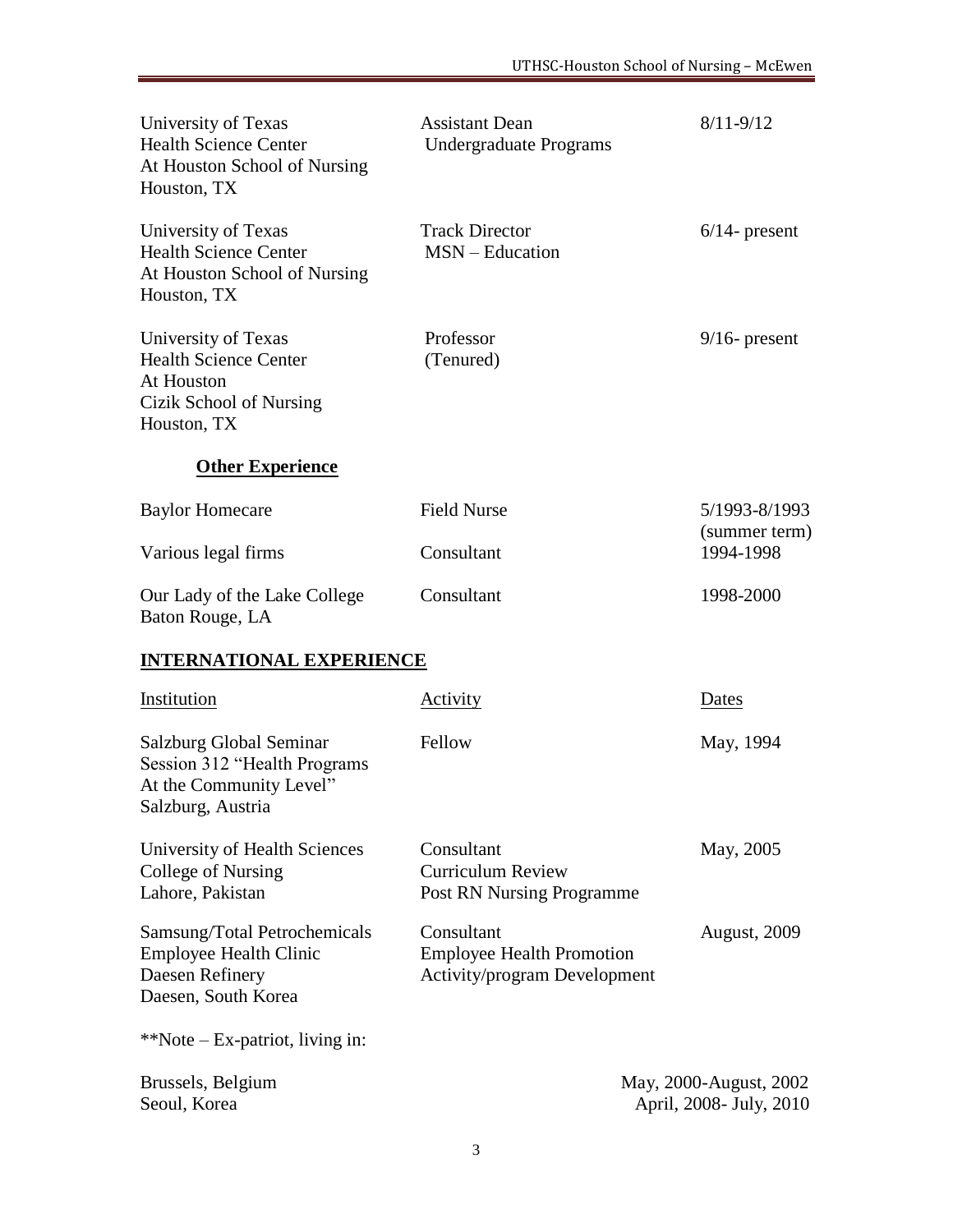# **AWARDS & HONORS**

American Academy of Nursing – Selected and inducted as a "Fellow" - 2018

Outstanding Teaching Award - University of Texas System Regents - 2017

*American Journal of Nursing* Book of the Year Award - 2014 – *Theoretical basis for*  nursing (4th ed) - 2<sup>nd</sup> place in "research" category

Academy of Nursing Education – Fellow – National League for Nursing - 2013

"Dallas-Fort Worth Great One Hundred Nurses" 1997.

Sigma Theta Tau (Epsilon Nu) - Louisiana State University Medical Center, New Orleans - 1988

# **GRANTS**

### **Research Grants**

| Title                                                                                                 | <b>Funding Agency</b>                                                                       | Role                        | Amt     | Dates         |
|-------------------------------------------------------------------------------------------------------|---------------------------------------------------------------------------------------------|-----------------------------|---------|---------------|
| <b>Health Problem Analysis:</b><br><b>Baton Rouge School</b><br>Children                              | Southern University<br>Office of Nursing<br>Research                                        | PI                          | \$7,000 | 9/99-12/99    |
| Perception of Nursing<br>as a Calling Among<br><b>Undergraduate Students</b>                          | <b>Baylor University</b><br><b>Institute for Faith</b><br>and Learning                      | $Co-PI$<br>(L. Prater)      | \$7,000 | $1/03 - 6/03$ |
| <b>Provider Concerns</b><br><b>Related to Pediatric</b><br>Immunizations                              | <b>Baylor University</b><br><b>Research Committee</b>                                       | $Co$ $-PI$<br>(Beth Farren) | \$4,000 | $2/03 - 6/03$ |
| <b>Immunization Against</b><br>Hepatitis B and Influenza:<br>Patterns Among RNs                       | <b>American Nurses</b><br>Foundation (ANF)                                                  | $Co-PI$<br>(Beth Farren)    | \$6,100 | $4/04 - 8/04$ |
| Spiritual Care and Spiritual<br>Interventions Content in<br><b>Undergraduate Nursing</b><br>Curricula | University of Texas<br><b>Health Science</b><br><b>Center at Houston</b><br>Partner's Award | PI                          | \$2,500 | 2006          |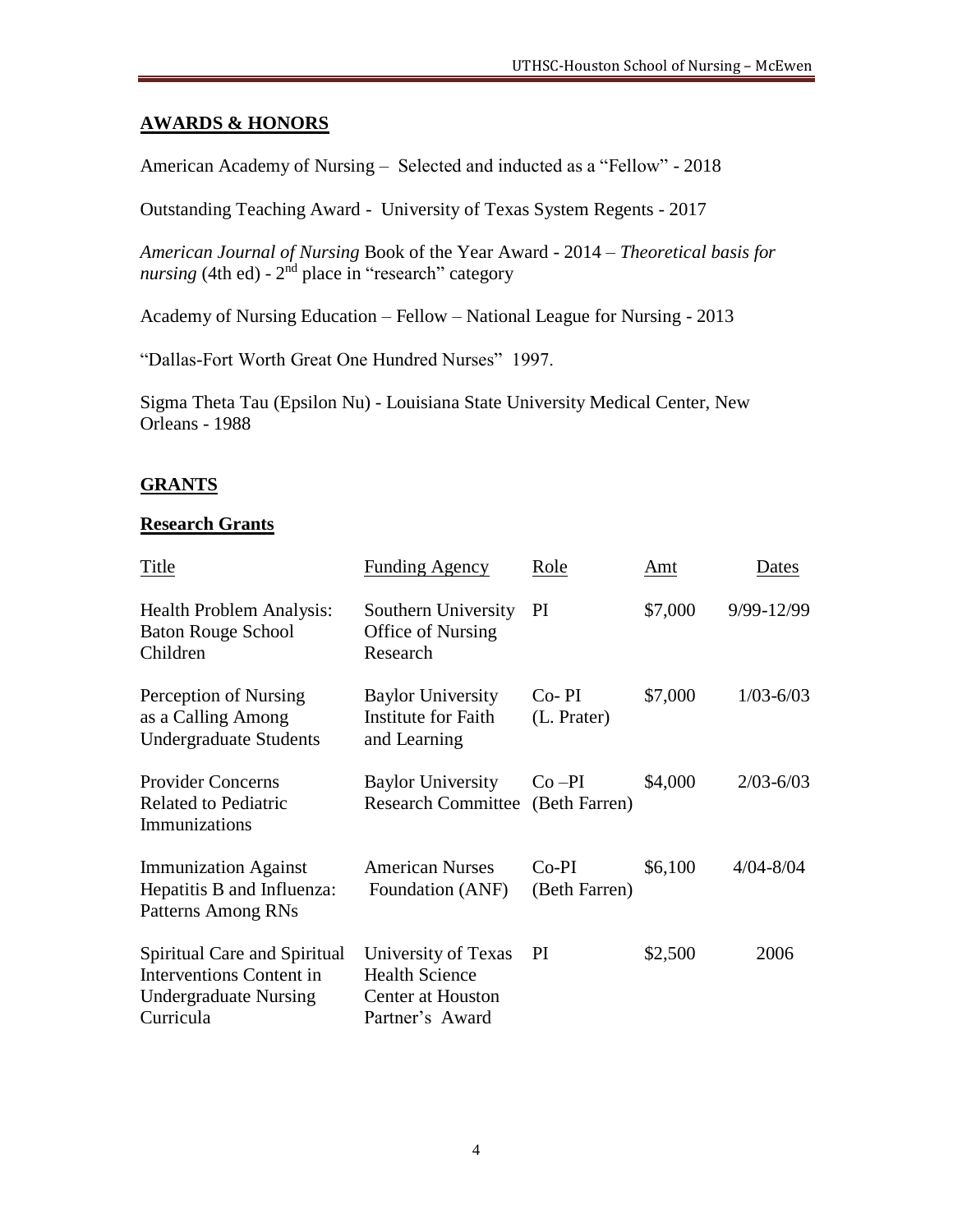#### **Educational Grants**

Funded Grants

| <b>Professional Nurse</b><br><b>Traineeship Grant</b><br>(Baylor University<br>School of Nursing)                     | <b>USDHHS/HRSA</b> | Co-Author<br>(P. Johnson)                    | \$58,000  | 1998                  |
|-----------------------------------------------------------------------------------------------------------------------|--------------------|----------------------------------------------|-----------|-----------------------|
| <b>Professional Nurse</b><br><b>Traineeship Grant</b><br>(Southern University)<br>School of Nursing)                  | <b>USDHHS/HRSA</b> | Co-Author<br>(S. Brown)                      | \$51,000  | 1999                  |
| <b>Nurse Practitioner Program</b><br>Grant<br>(Southern University)<br>School of Nursing)                             | <b>USDHHS/HRSA</b> | Co-Author<br>(S. Brown)                      | \$443,903 | 12/99<br>$(3)$ years) |
| <b>Enhancing Public Health</b><br>in Undergraduate Nursing<br>Programs<br>(Southern University)<br>School of Nursing) | <b>USDHHS/HRSA</b> | $Co-Author/$<br>Co-Director<br>(E. Vallette) | \$25,000  | 12/99<br>$(1)$ year)  |
| <b>Professional Nurse</b><br><b>Traineeship Grant</b><br>(Southern University)<br>School of Nursing)                  | <b>USDHHS/HRSA</b> | Co-Author<br>(S. Brown)                      | \$50,000  | 2000                  |

#### **PUBLICATIONS**

#### **Peer Reviewed Publications**

- McEwen, M (1992). Community health nursing clinicals: An examination of the present and ideas for the future. *Journal of Nursing Education,* 31(5), 210-214. McEwen, M. (1993). Development of the Health Motivation Assessment Inventory. *Western Journal of Nursing Research,* 15(6), 770-779. McEwen, M. (1993). Should there be universal childhood vaccination against hepatitis
- B? *Pediatric Nursing*, 19(5), 447-450.
- McEwen, M. & Kemp, C.E. (1994). Teaching strategies for operationalizing Nursing's Agenda for Health Care Reform. *Nurse Educator*, 19(1), 10-13.
- McEwen, M. (1994). Interdisciplinary collaboration in health care. *Nursing & Health Care*, 15(6), 304-307.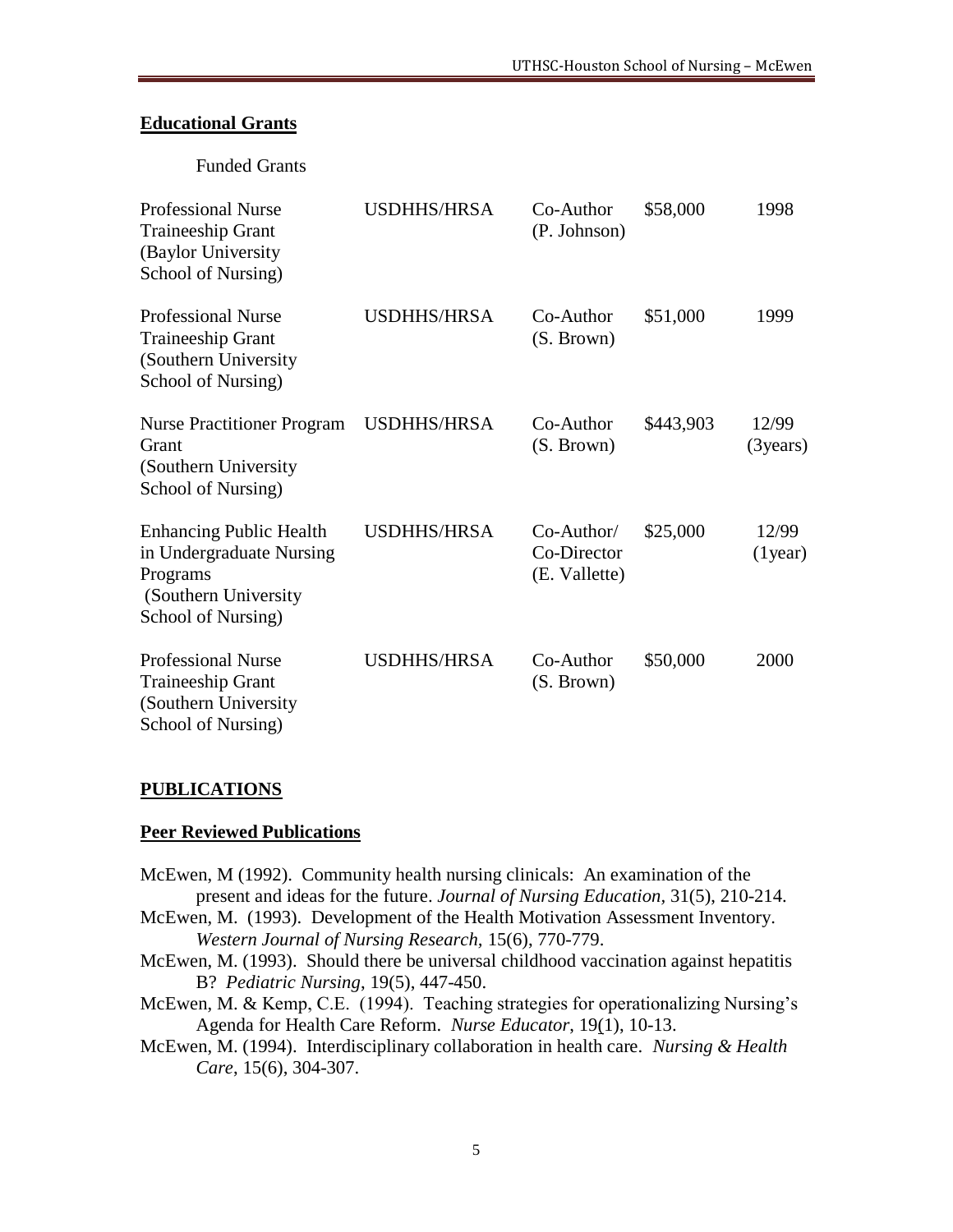- McEwen, M, Johnson, P, Neatherlin, J, Millard, M, & Lawrence, G (1998). Schoolbased management of chronic asthma among inner-city African-American schoolchildren in Dallas, Texas. *Journal of School Health*, 68(5), 196-201.
- Roberge, C. & McEwen, M.(1998). The effects of local anesthetics on postoperative pain. *AORN Journal*, 68(6), 1003-1013.
- Davidhizar, R., Bechtel, G.A., & McEwen, M. (1999). Referencing in transcultural nursing: An ethical analysis. *Nursing Forum,* 34(4), 14-18.
- McEwen, M. (1999). Ambulance rides as clinical experiences for community health nursing students. *Journal of Nursing Education,* 38(8), 377-379.
- McEwen, M. (2000). Teaching theory at the master's level: Report of a national survey of theory instructors. *Journal of Professional Nursing*, 16(6), 354-361.
- McEwen, M & Bechtel, G. (2000). Characteristics of nursing doctoral programs in the United States. *Journal of Professional Nursing,* 16(5), 282-292.
- McEwen, M. & Brown, S.C. (2002). Conceptual frameworks in undergraduate nursing curricula: Report of a national survey. *Journal of Nursing Education,*  41(1), 5-15.
- Millard, M., Johnson, P., McEwen, M., Neatherlin, J., Lawrence, G., Kennerly, D.K., & Bokovoy, J.L. (2003). A randomized controlled trial using the school for antiinflammatory therapy in asthma. *Journal of Asthma*, 40(7), 769-776.
- Farren, E. & McEwen, M. (2004). The basics of pediatric immunization. *Newborn and Infant Nursing Reviews.* 4(1), 5-14.
- McEwen, M. (2004). Analysis of spirituality content in nursing textbooks. *Journal of Nursing Education.* 43(1), 20-30.
- McEwen, M. (2005). Spiritual nursing care: State of the art. *Holistic Nursing Practice.* 19(4), 161-168.
- McEwen, M & Farren, E.F. (2005). Hepatitis B and influenza immunization: Patterns among registered nurses. *Public Health Nursing.* 22(3), 230-239.
- Prater, L. & McEwen, M. (2006). Student nurses' thoughts on the concept of 'Nursing as Calling.' *Journal of Holistic Nursing, 24*(1), 1-7.
- McEwen, M., White, M.J., Pullis, B.R. & Krawtz, S.M. (2012). A national survey of RN-BSN programs. *Journal of Nursing Education*, 51(7), 373-380.
- Hooper, J., McEwen, M. & Mancini, M.E. (2013). A regulatory challenge: Creating a metric for quality by outlining differentiated competencies for RN-to-BSN programs. *Journal of Nursing Regulation*, 4(2), 34-38.
- McEwen, M., Pullis, B, White, M.J., & Krawtz, S. (2013). Eighty percent by 2020: The present and future of RN-BSN education. *Journal of Nursing Education*, 52(10), 549-557.
- McEwen, M., White, M.J., Pullis, B.R. & Krawtz, S.M. (2014). Essential content in RN-BSN programs. *Journal of Professional Nursing*, 30(4), 333-340.
- McEwen, M. (2015). Promoting Differentiated Competencies among RN-BSN Program Graduates. *Journal of Nursing Education*, 54(11), 615-623.

#### **Books (author or co-author)**

McEwen, M. (1993). *Instructor's manual to accompany Swanson and Albrecht's community health nursing*. W. B. Saunders.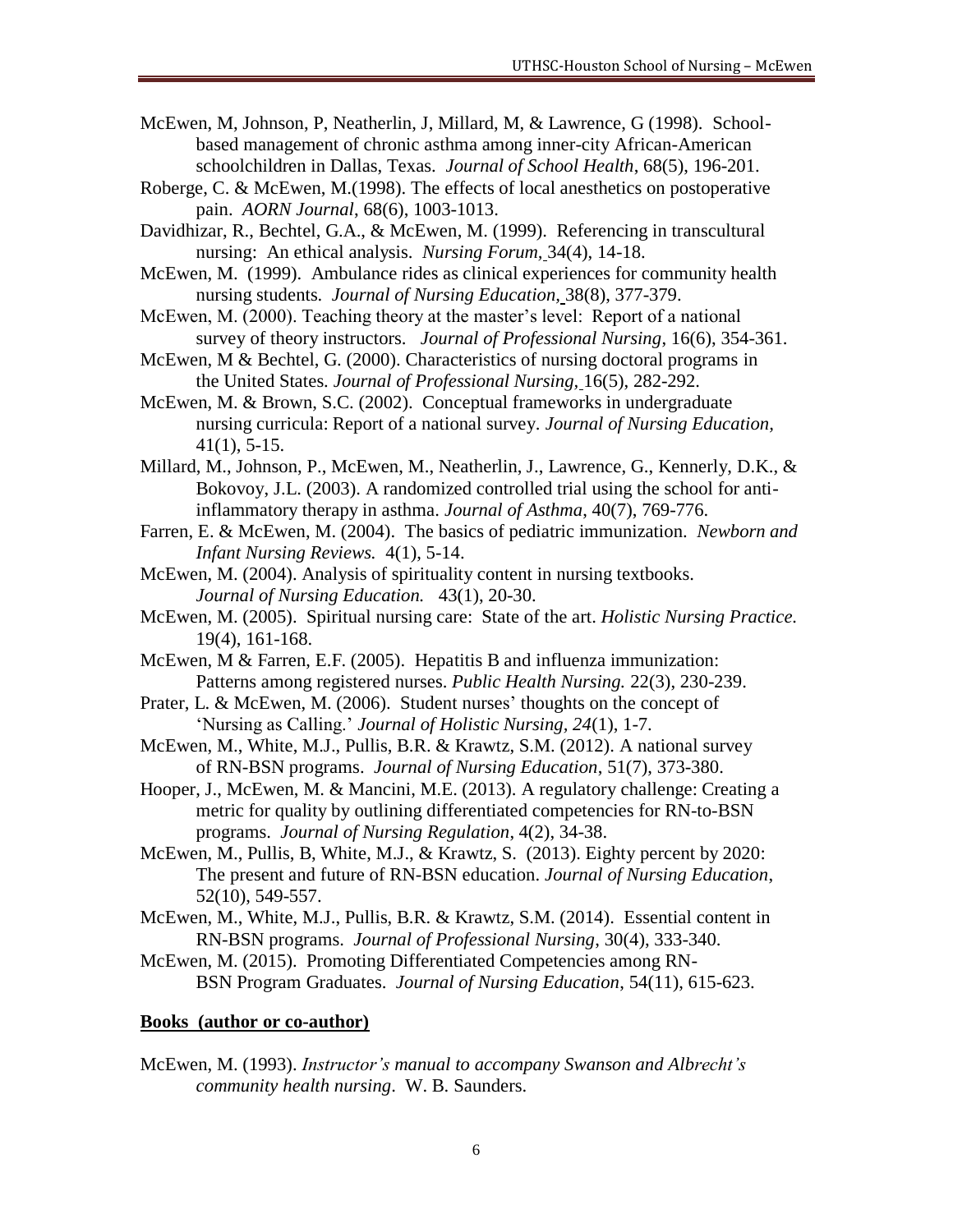- McEwen, M. (1997). *Instructor's manual to accompany Swanson and Nies' community health nursing,* (2<sup>nd</sup> ed). Philadelphia: W. B. Saunders.
- McEwen, M.(1998). *Community-based nursing: An introduction.* Philadelphia: W. B. Saunders.
- McEwen, M. (2001). *Instructor's manual to accompany Nies and McEwen's community health nursing* (3<sup>rd</sup> ed) Philadelphia: W.B. Saunders.
- McEwen, M. *Community-based nursing: An introduction* (2<sup>nd</sup> ed). (2002). Philadelphia: W. B. Saunders.
- McEwen, M. (2002). *Instructor's resource to accompany McEwen's community-based nursing.* Philadelphia: W.B. Saunders.
- McEwen, M. & Pullis, B. (2009). *Community based nursing: An introduction* (3nd ed). Philadelphia: Saunders/Elsevier.

#### **Edited Books & Contributed Chapters**

- Nies, M & McEwen, M. (eds) (2001). *Community health nursing: Promoting the health of populations* (3rd ed). Philadelphia: W.B. Saunders.
	- McEwen, M and Nies, M (2001). Health: A community view. In M. Nies and M McEwen (eds) *Community health nursing: Promoting the health of populations* (3rd ed), Chapter 1. Philadelphia: W.B. Saunders.
	- McEwen, M and Tiller, C (2001). Policy, politics, legislation and community health nursing. In M. Nies and M McEwen (eds) *Community health nursing: Promoting the health of populations* (3<sup>rd</sup> ed), Chapter 11. Philadelphia: W.B. Saunders.
	- McEwen, M and Davis, L (2001). Senior health. In M. Nies and M McEwen (eds) *Community health nursing: Promoting the health of populations* (3<sup>rd</sup> ed), Chapter 18. Philadelphia: W.B. Saunders.
	- Nies, M, McEwen, M and Bickes, J (2001). Community health nursing: Making a difference. In M. Nies and M McEwen (eds) *Community health nursing: Promoting the health of populations (3<sup>rd</sup> ed), Chapter 32.* Philadelphia: W.B. Saunders.
- McEwen, M. & Wills, E. (eds) (2002). *Theoretical basis for nursing.* Philadelphia: Lippincott, Williams and Wilkins.
	- McEwen, M (2002). Philosophy, science, and nursing. In M. McEwen and E. Wills (eds), *Theoretical basis for nursing*. Philadelphia: Lippincott, Williams and Wilkins.
	- McEwen, M (2002). Overview of theory in nursing. In M. McEwen and E. Wills (eds), *Theoretical basis for nursing*. Philadelphia: Lippincott, Williams and Wilkins.
	- McEwen, M (2002). Theory development: Structuring conceptual relationships in nursing. In M. McEwen and E. Wills (eds), *Theoretical basis for nursing.* Philadelphia: Lippincott, Williams and Wilkins.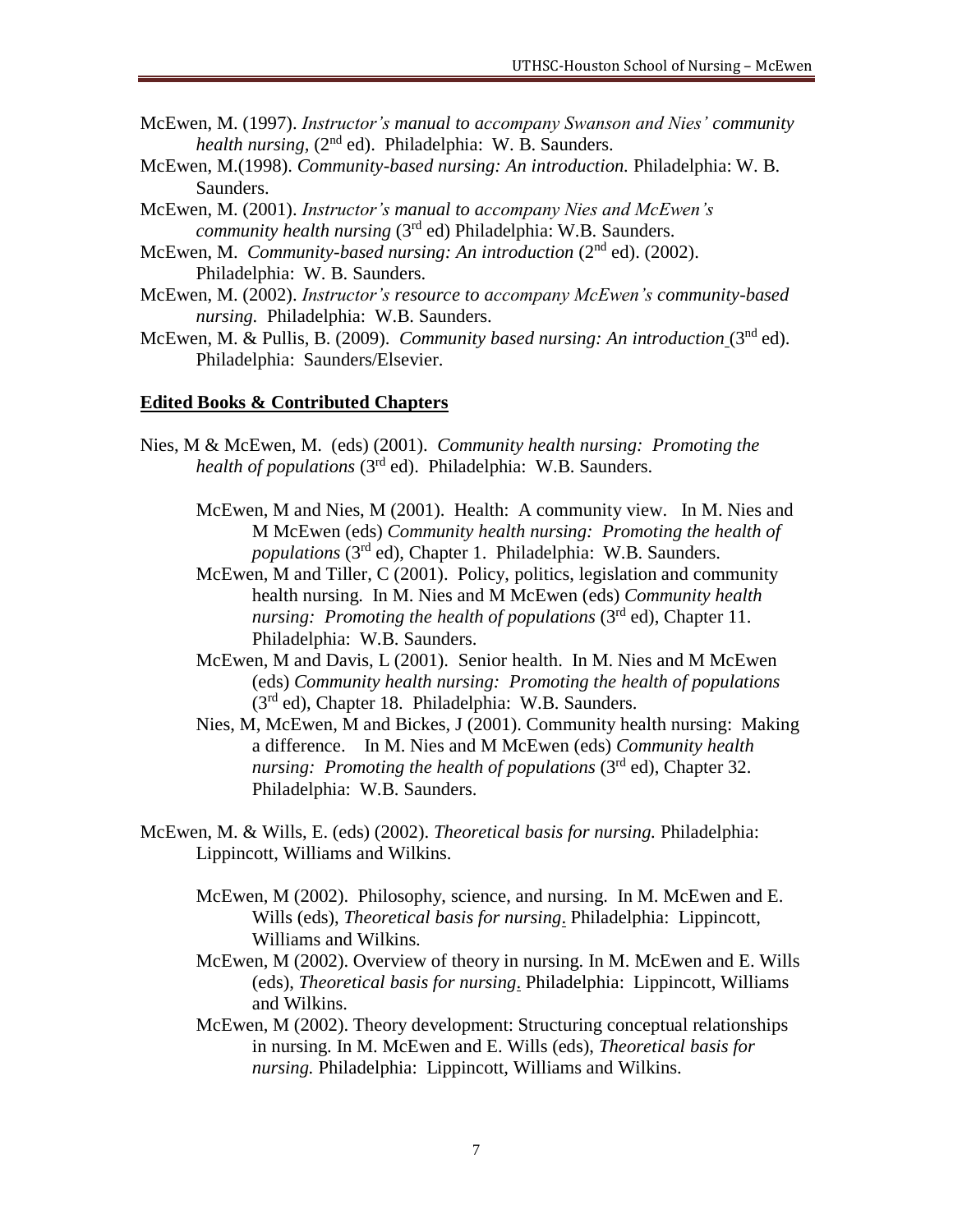- McEwen, M (2002). Theory analysis and evaluation. In M. McEwen and E. Wills (eds), *Theoretical basis for nursing*. Philadelphia: Lippincott, Williams and Wilkins.
- McEwen, M (2002). Middle-Range nursing theories. In M. McEwen and E. Wills (eds), *Theoretical basis for nursing.* Philadelphia: Lippincott, Williams and Wilkins.
- McEwen, M (2002). Application of theory in nursing practice. In M. McEwen and E. Wills (eds), *Theoretical basis for nursing.* Philadelphia: Lippincott, Williams and Wilkins.
- McEwen, M (2002). Application of theory in nursing research. In M. McEwen and E. Wills (eds), *Theoretical basis for nursing*. Philadelphia: Lippincott, Williams and Wilkins.
- McEwen, M (2002). Application of theory in nursing education. In M. McEwen and E. Wills (eds), *Theoretical basis for nursing*. Philadelphia: Lippincott, Williams and Wilkins.
- McEwen, M (2002). Future issues in nursing theory. In M. McEwen and E. Wills (eds), *Theoretical basis for nursing*. Philadelphia: Lippincott, Williams and Wilkins.
- Wills, E. and McEwen, M (2002). Concept development: Clarifying meaning of terms. In M. McEwen & E. Wills (eds), *Theoretical basis for nursing*. Philadelphia: Lippincott, Williams and Wilkins.
- Nies, M. & McEwen, M. (2007). *Community health nursing: Promoting the health of populations* (4<sup>th</sup> ed) Philadelphia: Saunders/Elsevier.
	- McEwen, M & Nies, M. (2007). Health: A community view. In M. Nies and M. McEwen (eds), *Community health nursing: Promoting the health of population* (4<sup>th</sup> ed) Philadelphia: Saunders/Elsevier.
	- McEwen, M. & Mahoney, J. (2007). Populations affected by mental illness. In M. Nies and M. McEwen (eds), *Community health nursing: Promoting the health of populations* (4<sup>th</sup> ed) Philadelphia: Saunders/Elsevier.
	- Nies, M., McEwen, M. & Bickes, J. (2007). Community health nursing: making a difference. In M. Nies and M. McEwen (eds), *Community health nursing: Promoting the health of populations* (4<sup>th</sup> ed) Philadelphia: Saunders/Elsevier.
- McEwen, M & Wills, E. (eds) (2007). *Theoretical basis for nursing* (2nd ed) Philadelphia: Lippincott.
	- Broussard, P, McEwen, M & Wills, E. (2007). Learning theories. In M. McEwen and E. Wills (eds), *Theoretical basis for nursing* (2nd ed). Philadelphia: Lippincott, Williams and Wilkins.
	- McEwen, M (2007). Philosophy, science, and nursing. In M. McEwen and E. Wills (eds), *Theoretical basis for nursing* (2<sup>nd</sup> ed). Philadelphia: Lippincott, Williams and Wilkins.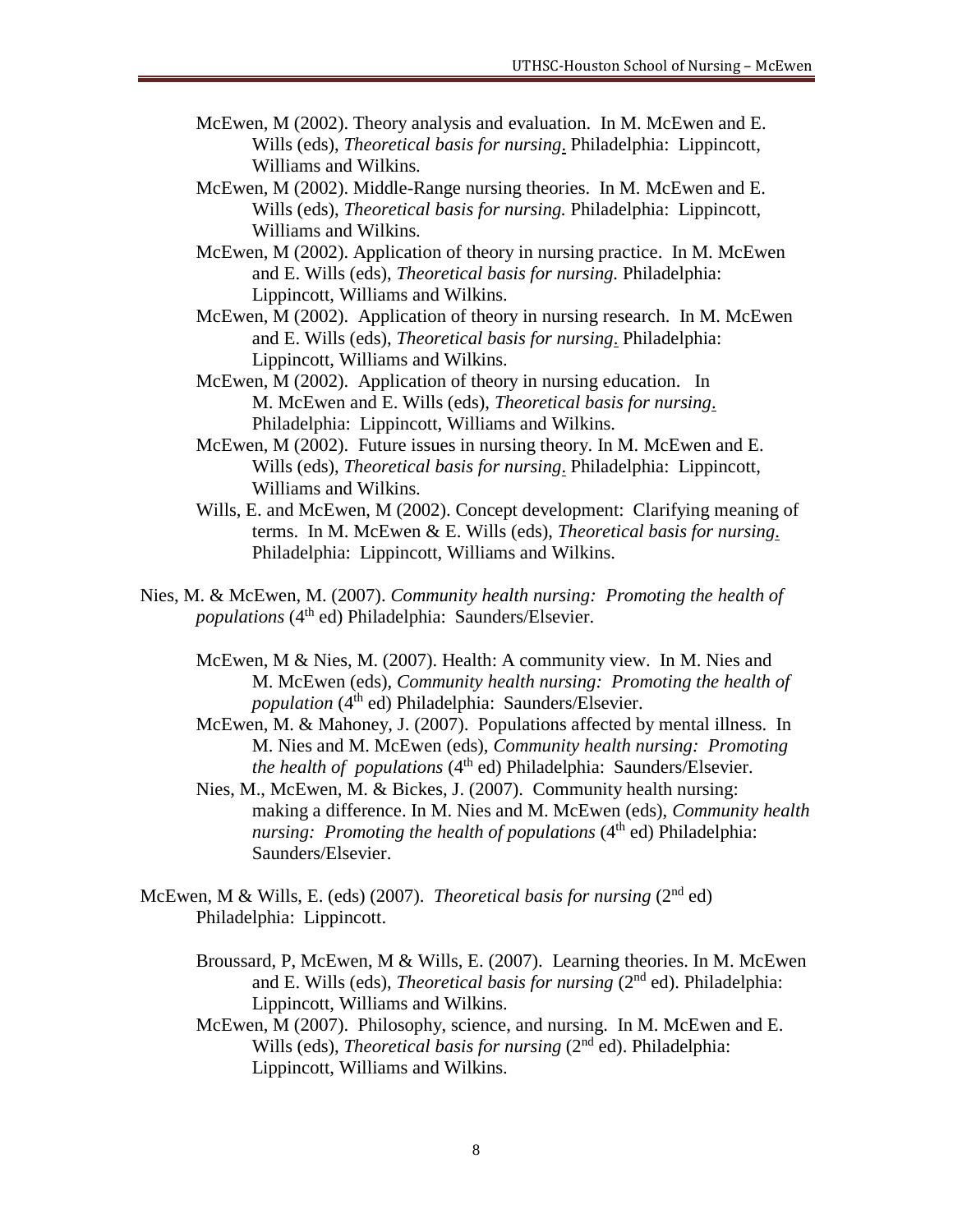- McEwen, M (2007). Overview of theory in nursing. In M. McEwen and E. Wills (eds), *Theoretical basis for nursing* (2nd ed). Philadelphia: Lippincott, Williams and Wilkins.
- McEwen, M (2007). Theory development: Structuring conceptual relationships in nursing. In M. McEwen and E. Wills (eds), *Theoretical basis for nursing (2nd ed).* Philadelphia: Lippincott, Williams and Wilkins.
- McEwen, M (2007). Theory analysis and evaluation. In M. McEwen and E. Wills (eds), *Theoretical basis for nursing* (2<sup>nd</sup> ed). Philadelphia: Lippincott, Williams and Wilkins.
- McEwen, M (2007). Introduction to middle range nursing theories. In M. McEwen and E. Wills (eds), *Theoretical basis for nursing* (2nd ed). Philadelphia: Lippincott, Williams and Wilkins.
- McEwen, M (2007). Overview of selected middle range theories. In M. McEwen and E. Wills (eds), *Theoretical basis for nursing* (2nd ed). Philadelphia: Lippincott, Williams and Wilkins.
- McEwen, M (2007). Application of theory in nursing practice. In M. McEwen and E. Wills (eds), *Theoretical basis for nursing* (2nd ed). Philadelphia: Lippincott, Williams and Wilkins.
- McEwen, M (2007). Application of theory in nursing research. In M. McEwen and E. Wills (eds), *Theoretical basis for nursing* (2nd ed). Philadelphia: Lippincott, Williams and Wilkins.
- McEwen, M & Wills, E. (2007). Application of theory in nursing education. In M. McEwen and E. Wills (eds), *Theoretical basis for nursing* (2<sup>nd</sup> ed). Philadelphia: Lippincott, Williams and Wilkins.
- McEwen, M (2007). Future issues in nursing theory. In M. McEwen and E. Wills (eds), *Theoretical basis for nursing* (2<sup>nd</sup> ed). Philadelphia: Lippincott, Williams and Wilkins.
- Wills, E. & McEwen, M (2007). Concept Development: Clarifying meaning of terms. In M. McEwen and E. Wills (eds), *Theoretical basis for nursing*  $(2<sup>nd</sup> ed)$ . Philadelphia: Lippincott, Williams and Wilkins.
- McEwen, M & Wills, E. (eds) (2011). *Theoretical basis for nursing* (3rd ed) Philadelphia: Lippincott, Williams & Wilkins.
	- McEwen, M. (2011). Philosophy, science and nursing. In M. McEwen and E. Wills (eds), *Theoretical basis for nursing* (3rd ed, 2-20). Philadelphia: Lippincott, Williams and Wilkins.
	- McEwen, M. (2011). Overview of theory in nursing. In M. McEwen and E. Wills (eds), *Theoretical basis for nursing* (3rd ed, 21-45). Philadelphia: Lippincott, Williams and Wilkins.
	- Wills, E. & McEwen, M. (2011). Concept development: Clarifying meaning of terms. In M. McEwen and E. Wills (eds), *Theoretical basis for nursing* (3rd ed, 46-67). Philadelphia: Lippincott, Williams and Wilkins.
	- McEwen, M. (2011). Theory development: Structuring conceptual relationships in nursing. In M. McEwen and E. Wills (eds), *Theoretical basis for nursing* (3rd ed, 68-88). Philadelphia: Lippincott, Williams and Wilkins.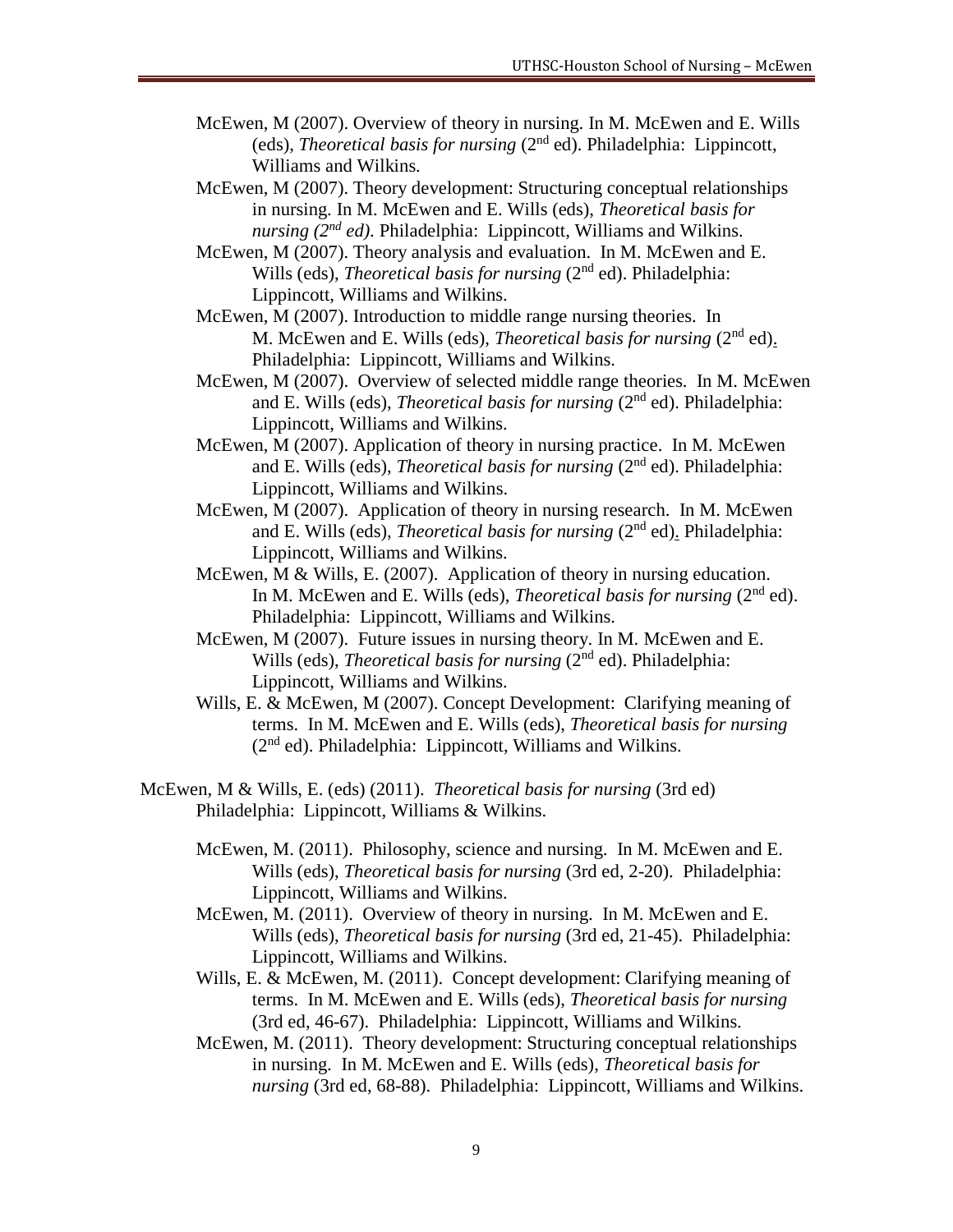- McEwen, M. (2011). Theory analysis and evaluation. In M. McEwen and E. Wills (eds), *Theoretical basis for nursing* (3rd ed, 87-106). Philadelphia: Lippincott, Williams and Wilkins.
- McEwen, M. (2011). Introduction to middle range nursing theories. In M. McEwen and E. Wills (eds), *Theoretical basis for nursing* (3rd ed, 204- 219). Philadelphia: Lippincott, Williams and Wilkins.
- McEwen, M. (2011). Overview of selected middle range nursing theories. In M. McEwen and E. Wills (eds), *Theoretical basis for nursing* (3rd ed, 220- 246). Philadelphia: Lippincott, Williams and Wilkins.
- Wills, E & McEwen, M. (2011). Leaning theories. In M. McEwen and E. Wills (eds), *Theoretical basis for nursing* (3rd ed, 349-372). Philadelphia: Lippincott, Williams and Wilkins.
- McEwen, M. (2011). Application of theory in nursing practice. In M. McEwen and E. Wills (eds), *Theoretical basis for nursing* (3rd ed, 374-392). Philadelphia: Lippincott, Williams and Wilkins.
- McEwen, M. (2011). Application of theory in nursing research. In M. McEwen and E. Wills (eds), *Theoretical basis for nursing* (3rd ed, 393-412). Philadelphia: Lippincott, Williams and Wilkins.
- Wills, E. & McEwen, M. (2011). Application of theory in nursing education. In M. McEwen and E. Wills (eds), *Theoretical basis for nursing* (3rd ed, 440-458). Philadelphia: Lippincott, Williams and Wilkins.
- McEwen, M. (2011). Future issues in nursing theory. In M. McEwen and E. Wills (eds), *Theoretical basis for nursing* (3rd ed, 459-471). Philadelphia: Lippincott, Williams and Wilkins.
- Nies, M. & McEwen, M. (2011). *Community/public health nursing: Promoting the health of populations* (5<sup>th</sup> ed) Philadelphia: Saunders/Elsevier.
	- McEwen, M. & Nies, M.A. (2011). Health: A community view. In M.A. Nies & M. McEwen (eds.), *Community/public health nursing: Promoting the health of populations* (5<sup>th</sup> ed, pp. 1-17). St. Louis: Elsevier/Saunders.
	- Morgan, C. & McEwen, M. (2011). Economics of health care. In M.A. Nies & M. McEwen (eds.), *Community/public health nursing: Promoting the health of populations* (5<sup>th</sup> ed, pp. 180-197). St. Louis: Elsevier/Saunders.
- McEwen, M & Wills, E. (eds) (2014). *Theoretical basis for nursing* (4th ed) Philadelphia: Wolters Kluwer.
	- McEwen, M. (2014). Philosophy, science and nursing. In M. McEwen & E. Wills (eds), *Theoretical basis for nursing* (4th ed, 2-22). Philadelphia: Wolters Kluwer.
	- McEwen, M. (2014). Overview of theory in nursing. In M. McEwen & E. Wills (eds), *Theoretical basis for nursing* (4th ed, 23-48). Philadelphia: Wolters Kluwer.
	- Wills, E. & McEwen, M. (2014). Concept development: Clarifying meaning of terms. In M. McEwen & E. Wills (eds), *Theoretical basis for nursing* (4th ed, 49-71). Philadelphia: Wolters Kluwer.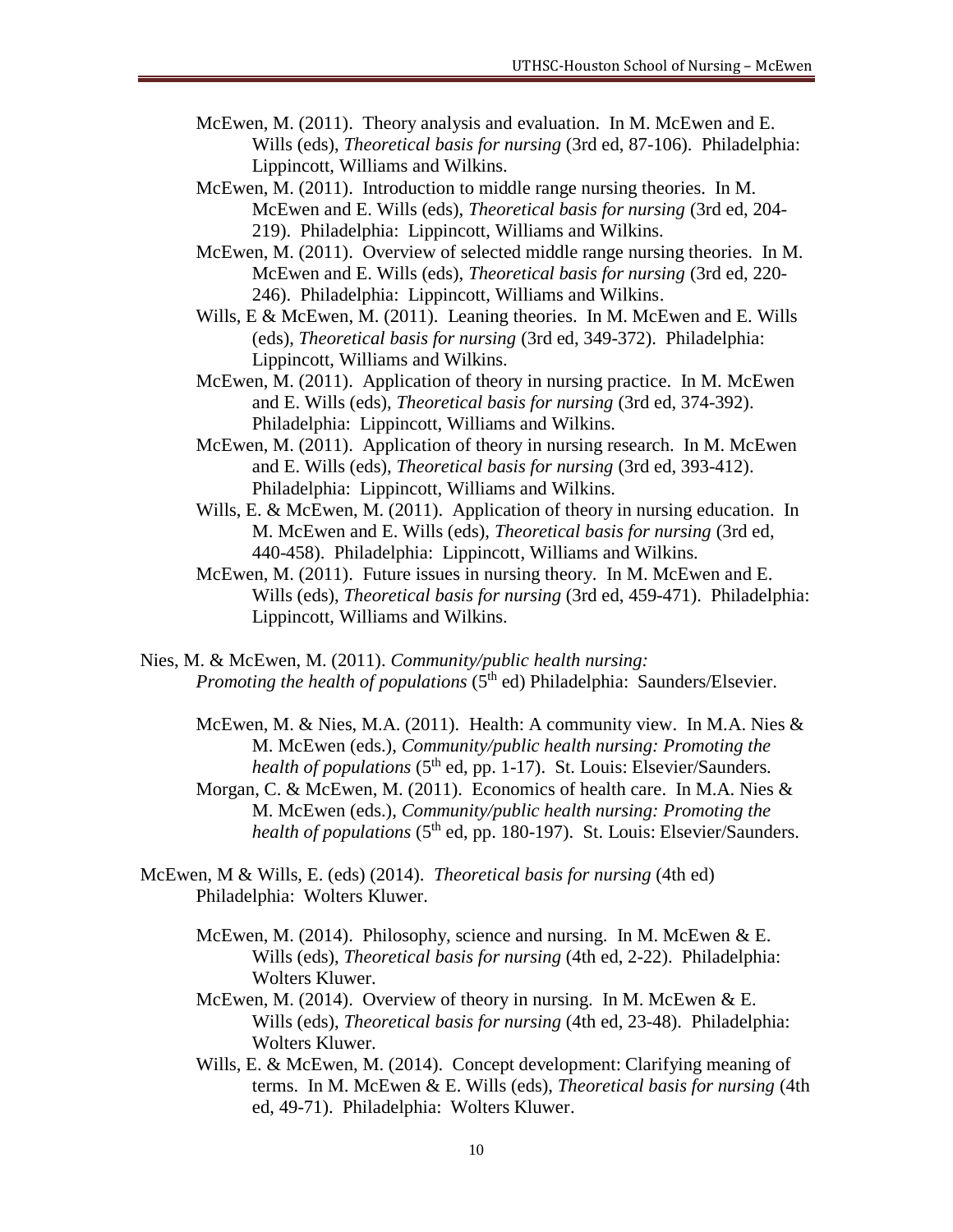- McEwen, M. (2014). Theory development: Structuring conceptual relationships in nursing. In M. McEwen & E. Wills (eds), *Theoretical basis for nursing* (4th ed, 72-94). Philadelphia: Wolters Kluwer.
- McEwen, M. (2014). Theory analysis and evaluation. In M. McEwen & E. Wills (eds), *Theoretical basis for nursing* (4th ed, 95-114). Philadelphia: Wolters Kluwer.
- McEwen, M. (2014). Introduction to middle range nursing theories. In M. McEwen & E. Wills (eds), *Theoretical basis for nursing* (4th ed, 213- 228). Philadelphia: Wolters Kluwer.
- McEwen, M. (2014). Overview of selected middle range nursing theories. In M. McEwen & E. Wills (eds), *Theoretical basis for nursing* (4th ed, 229- 257). Philadelphia: Wolters Kluwer.
- Wills, E. & McEwen, M. (2014). Evidence-based practice and nursing theory. In M. McEwen & E. Wills (eds), *Theoretical basis for nursing* (4th ed, 258- 276). Philadelphia: Wolters Kluwer.
- McEwen, M. (2014). Theories from the biomedical sciences. In M. McEwen & E. Wills (eds), *Theoretical basis for nursing* (4th ed, 331- 353). Philadelphia: Wolters Kluwer.
- Wills, E & McEwen, M. (2014). Leaning theories. In M. McEwen & E. Wills (eds), *Theoretical basis for nursing* (4th ed, 386-410). Philadelphia: Wolters Kluwer.
- McEwen, M. (2014). Application of theory in nursing practice. In M. McEwen & E. Wills (eds), *Theoretical basis for nursing* (4th ed, 412-429). Philadelphia: Wolters Kluwer.
- McEwen, M. (2014). Application of theory in nursing research. In M. McEwen & E. Wills (eds), *Theoretical basis for nursing* (4th ed, 430-451). Philadelphia: Wolters Kluwer.
- Wills, E. & McEwen, M. (2014). Application of theory in nursing education. In M. McEwen & E. Wills (eds), *Theoretical basis for nursing* (4th ed, 479- 496). Philadelphia: Wolters Kluwer.
- McEwen, M. (2014). Future issues in nursing theory. In M. McEwen  $&E$ . Wills (eds), *Theoretical basis for nursing* (4th ed, 497-512). Philadelphia: Wolters Kluwer.
- Nies, M. & McEwen, M. (eds) (2015). *Community/public health nursing: Promoting the health of populations* (6<sup>th</sup> ed). St. Louis: Elsevier.
	- McEwen, M. & Nies, M.A. (2015). Health: A community view. In M.A. Nies & M. McEwen (eds.), *Community/public health nursing: Promoting the*  health of populations (6<sup>th</sup> ed, pp. 1-17). St. Louis: Elsevier.
	- McEwen, M. (2015). Historical factors: Community health nursing in context. In M.A. Nies & M. McEwen (eds.), *Community/public health nursing:*  Promoting the health of populations (6<sup>th</sup> ed, pp. 18-35). St. Louis: Elsevier.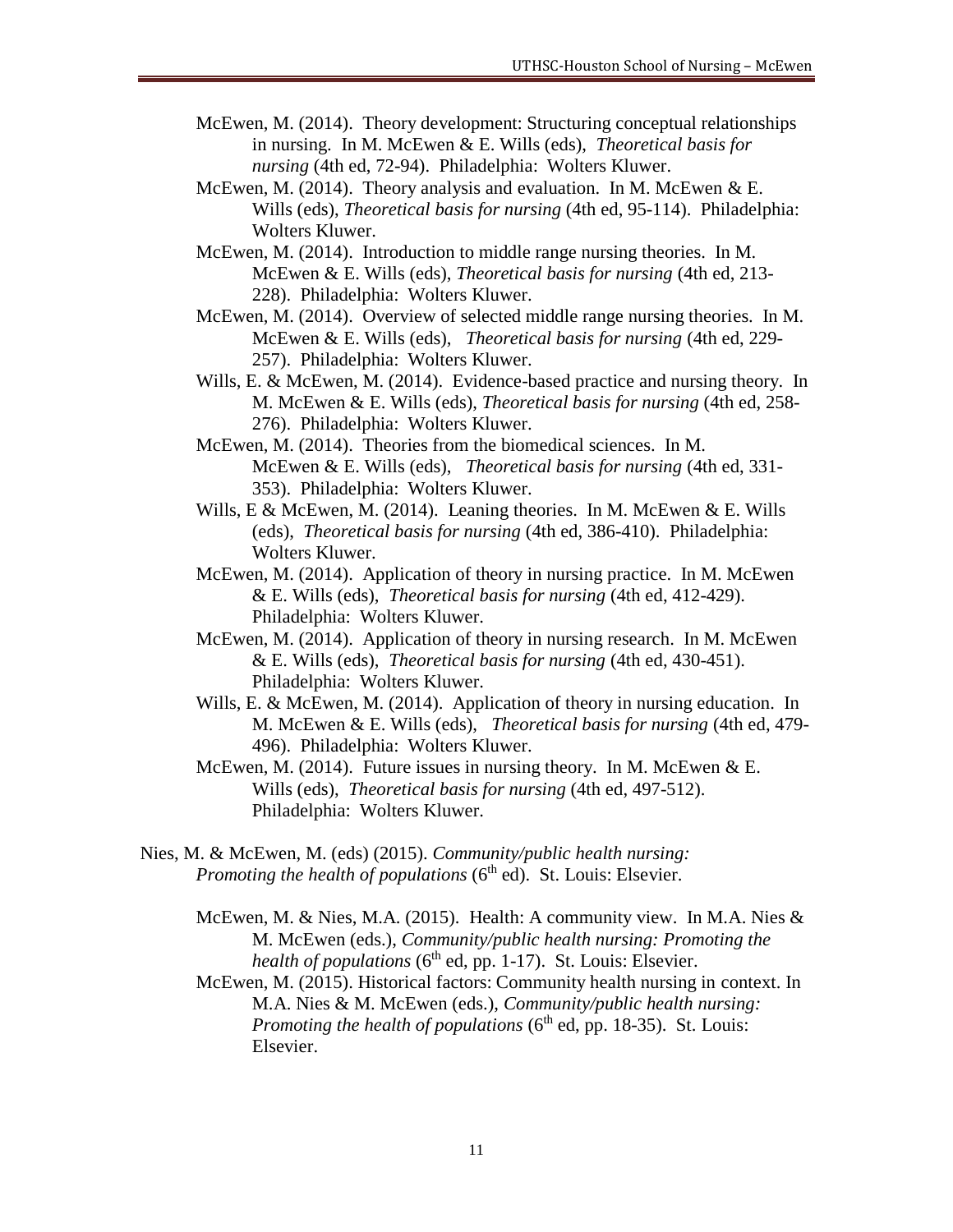- McEwen, M & Wills, E. (eds) (2018). *Theoretical basis for nursing* (5th ed) Philadelphia: Wolters Kluwer.
	- McEwen, M. (2018). Philosophy, science and nursing. In M. McEwen & E. Wills (eds), *Theoretical basis for nursing* (5th ed, 2-22). Philadelphia: Wolters Kluwer.
	- McEwen, M. (2018). Overview of theory in nursing. In M. McEwen & E. Wills (eds), *Theoretical basis for nursing* (5th ed, 23-48). Philadelphia: Wolters Kluwer.
	- Wills, E. & McEwen, M. (2018). Concept development: Clarifying meaning of terms. In M. McEwen & E. Wills (eds), *Theoretical basis for nursing* (5th ed, 49-71). Philadelphia: Wolters Kluwer.
	- McEwen, M. (2018). Theory development: Structuring conceptual relationships in nursing. In M. McEwen & E. Wills (eds), *Theoretical basis for nursing* (5th ed, 72-93). Philadelphia: Wolters Kluwer.
	- McEwen, M. (2018). Theory analysis and evaluation. In M. McEwen  $&E$ . Wills (eds), *Theoretical basis for nursing* (5th ed, 94-114). Philadelphia: Wolters Kluwer.
	- McEwen, M. (2018). Introduction to middle range nursing theories. In M. McEwen & E. Wills (eds), *Theoretical basis for nursing* (5th ed, 207- 222). Philadelphia: Wolters Kluwer.
	- McEwen, M. (2018). Overview of selected middle range nursing theories. In M. McEwen & E. Wills (eds), *Theoretical basis for nursing* (5th ed, 223- 252). Philadelphia: Wolters Kluwer.
	- Wills, E. & McEwen, M. (2018). Evidence-based practice and nursing theory. In M. McEwen & E. Wills (eds), *Theoretical basis for nursing* (5th ed, 253- 272). Philadelphia: Wolters Kluwer.
	- McEwen, M. & Dilks, S.S. (2018). Theories from the behavioral sciences. In M. McEwen & E. Wills (eds), *Theoretical basis for nursing* (5th ed, 301- 330). Philadelphia: Wolters Kluwer.
	- McEwen, M. (2018). Theories from the biomedical sciences. In M. McEwen & E. Wills (eds), *Theoretical basis for nursing* (5th ed, 331- 355). Philadelphia: Wolters Kluwer.
	- Wills, E & McEwen, M. (2018). Leaning theories. In M. McEwen & E. Wills (eds), *Theoretical basis for nursing* (5th ed, 409-432). Philadelphia: Wolters Kluwer.
	- McEwen, M. (2018). Application of theory in nursing practice. In M. McEwen & E. Wills (eds), *Theoretical basis for nursing* (5th ed, 434-451). Philadelphia: Wolters Kluwer.
	- McEwen, M. (2018). Application of theory in nursing research. In M. McEwen & E. Wills (eds), *Theoretical basis for nursing* (5th ed, 452-474). Philadelphia: Wolters Kluwer.
	- McEwen, M. & Wills, E. (2018). Application of theory in nursing education. In M. McEwen & E. Wills (eds), *Theoretical basis for nursing* (5th ed, 501- 518). Philadelphia: Wolters Kluwer.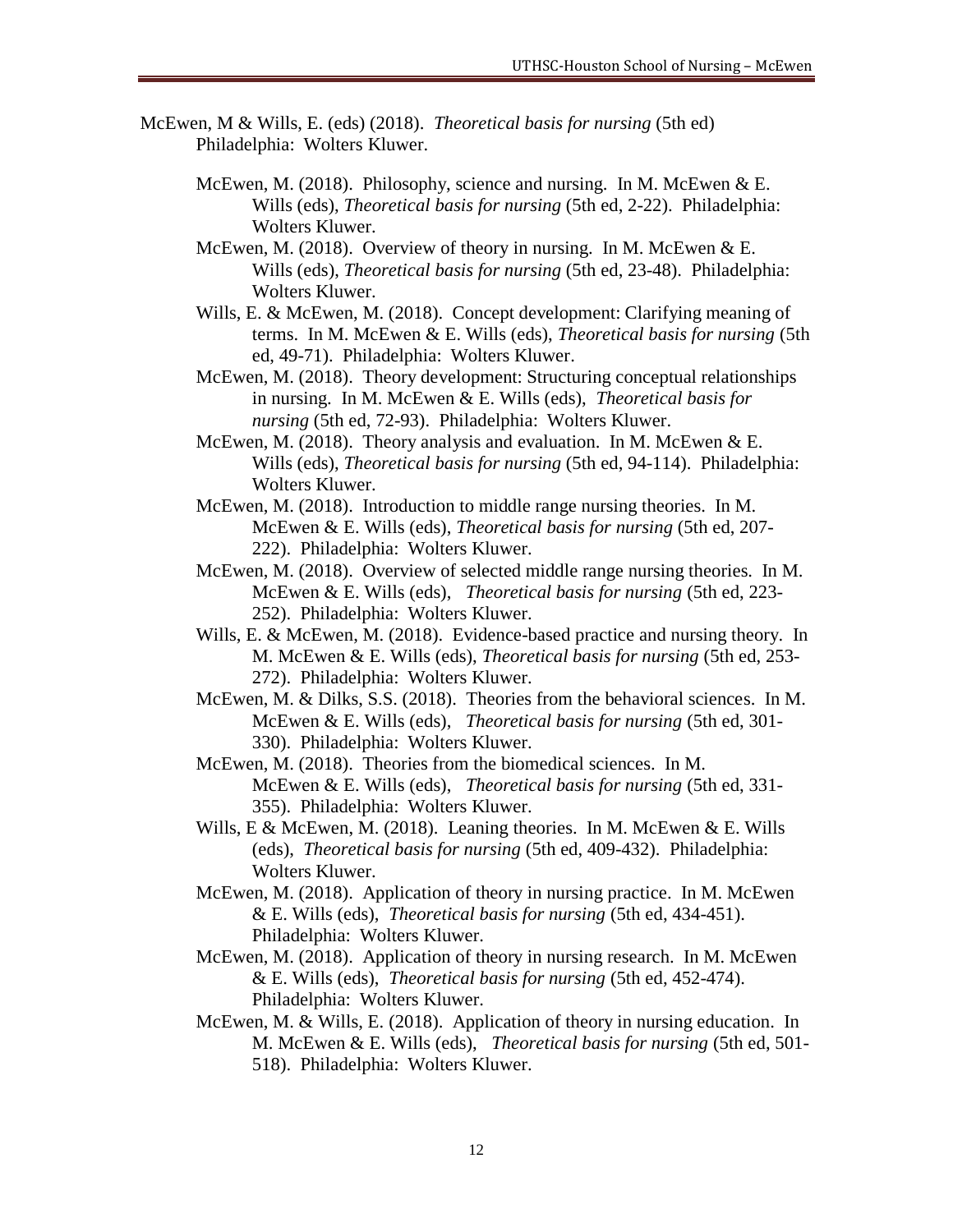- McEwen, M. (2018). Future issues in nursing theory. In M. McEwen & E. Wills (eds), *Theoretical basis for nursing* (5th ed, 519-534). Philadelphia: Wolters Kluwer.
- Nies, M. & McEwen, M. (eds) (2019). Community/*Public health nursing: Promoting the health of populations* (7<sup>th</sup> ed). St. Louis: Elsevier.
	- McEwen, M. & Nies, M.A. (2019). Health: A community view. In M.A. Nies & M. McEwen (eds.), *Community/public health nursing: Promoting the*  health of populations (7<sup>th</sup> ed, pp. 1-18). St. Louis: Elsevier.
	- McEwen, M. (2019). Historical factors: Public health nursing in context. In M.A. Nies & M. McEwen (eds.), *Community/public health nursing: Promoting the health of populations* (7<sup>th</sup> ed, pp. 19-35). St. Louis: Elsevier.
	- McEwen,M. & McBee, M.E. (2019). The health care system. In M.A. Nies & M. McEwen (eds.), *Community/public health nursing: Promoting the*  health of populations (7<sup>th</sup> ed, pp. 191-204). St. Louis: Elsevier.
	- McEwen,M. & McBee, M.E. (2019). Economics of health care. In M.A. Nies & M. McEwen (eds.), *Community/public health nursing: Promoting the*  health of populations (7<sup>th</sup> ed, pp. 205-223). St. Louis: Elsevier.

Book Translations and International Adaptations

- McEwen, M & Wills, E. (eds) (2009). *Theoretical basis for nursing* (2<sup>nd</sup> ed) (Portuguese).
- McEwen, M & Wills, E. (eds) (2011). *Theoretical basis for nursing* (3rd ed) (Greek).
- Famorca, Z.U., Nies, M.A. & McEwen, M. (2013). *Nursing Care of the Community*. (Philippines).
- McEwen, M & Wills, E. (eds) (2016). *Theoretical basis for nursing* (4<sup>th</sup> ed) (Portuguese).

Nies, M. & McEwen, M. (2016). *Community Health Nursing* (5<sup>th</sup> ed). (Greek)

Nies, M. & McEwen, M. (2017). *Public Health Nursing* (6<sup>th</sup> ed). (Bahasa Indonesia)

#### **Other Book Chapters**

- McEwen, M (2003). Health promotion. In L. Haynes, Butcher, H.K. & Boese, T. (eds). *Nursing in contemporary society: Issues, trends and transition to practice.* Upper Saddle River NJ: Prentice Hall.
- McEwen, M. (2013). Theoretical frameworks for research. In G. LoBiondo-Wood & J. Haber (eds). *Nursing research: Methods and critical appraisal for evidence*based practice, 8<sup>th</sup> edition. St. Louis: Elsevier.
- McEwen, M. (2018). Theoretical frameworks for research. In G. LoBiondo-Wood & J. Haber (eds). *Nursing research: Methods and critical appraisal for evidence*based practice, 9<sup>th</sup> edition. St. Louis: Elsevier.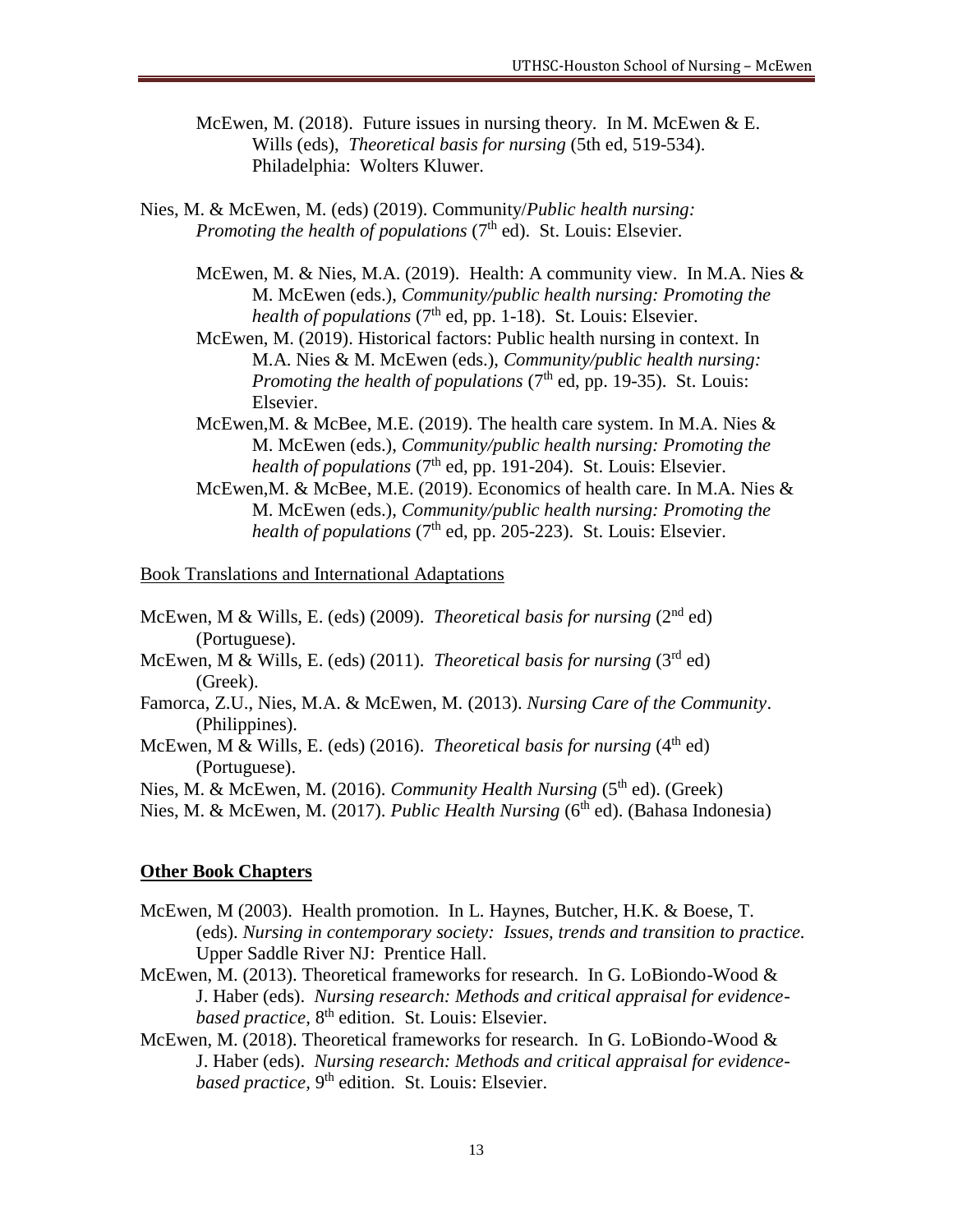### **Creative Publications**

*Rendez-Vous* Health Columnist 2001-2002 (monthly magazine for American ex-patriots) Brussels, Belgium

# **PRESENTATIONS**

### **International**

- Panel Discussion Moderator Solutions to Health Delivery. Salzburg Seminar Session 317 – Health Programs at the Community Level. Salzburg, Austria, May 19, 1994.
- Epidemiology in Africa. International Nursing Conference Limuru, Kenya, March, 1998
- Community Assessment. International Nursing Conference Limuru, Kenya, March, 1998.
- Childhood Immunizations. Children's Health Seminar. International School of Brussels; Brussels, Belgium, Feb. 23, 2002.
- Student Nurses Thoughts on "Nursing as Calling" Sigma Theta Tau,  $15<sup>th</sup>$ International Nursing research congress (with Lyn Prater). Dublin, Ireland, July 22, 2004.

# **National**

- Operationalizing ANA's Agenda for Health Care reform in a Baccalaureate Nursing Program. American Public Health Association Annual Meeting, Washington, DC, November 12, 1992.
- Strategies for Teaching the Childhood Immunization Schedule to Undergraduate Nursing Students. American Public Health Association Annual Meeting, San Francisco, CA, October 27, 1993.
- Universal childhood Immunization Against Hepatitis B: Questioning the Recommendations.. American Public Health Association Annual Meeting, San Francisco, CA, October 27, 1993.
- A Consortium Model: Distance Learning Initiative for Graduate Nursing Education (with C. Delahoussaye, K Thornhill and P. Wolfe). Teaching in Higher Education: Best Practices in Integrating Teaching, Learning and Technology. Louisiana State University, Baton Rouge, LA April 10, 2000.
- Conceptual Frameworks in Undergraduate Nursing Curricula: Report of a National Survey (with S. Brown). NLN Educational Summit 2000; September 14, 2000. Nashville, TN.
- Student Nurses Thoughts on "Nursing as Calling." Christianity and the Soul of the University (with Lyn Prater). Baylor University, Waco, TX, March 26, 2004.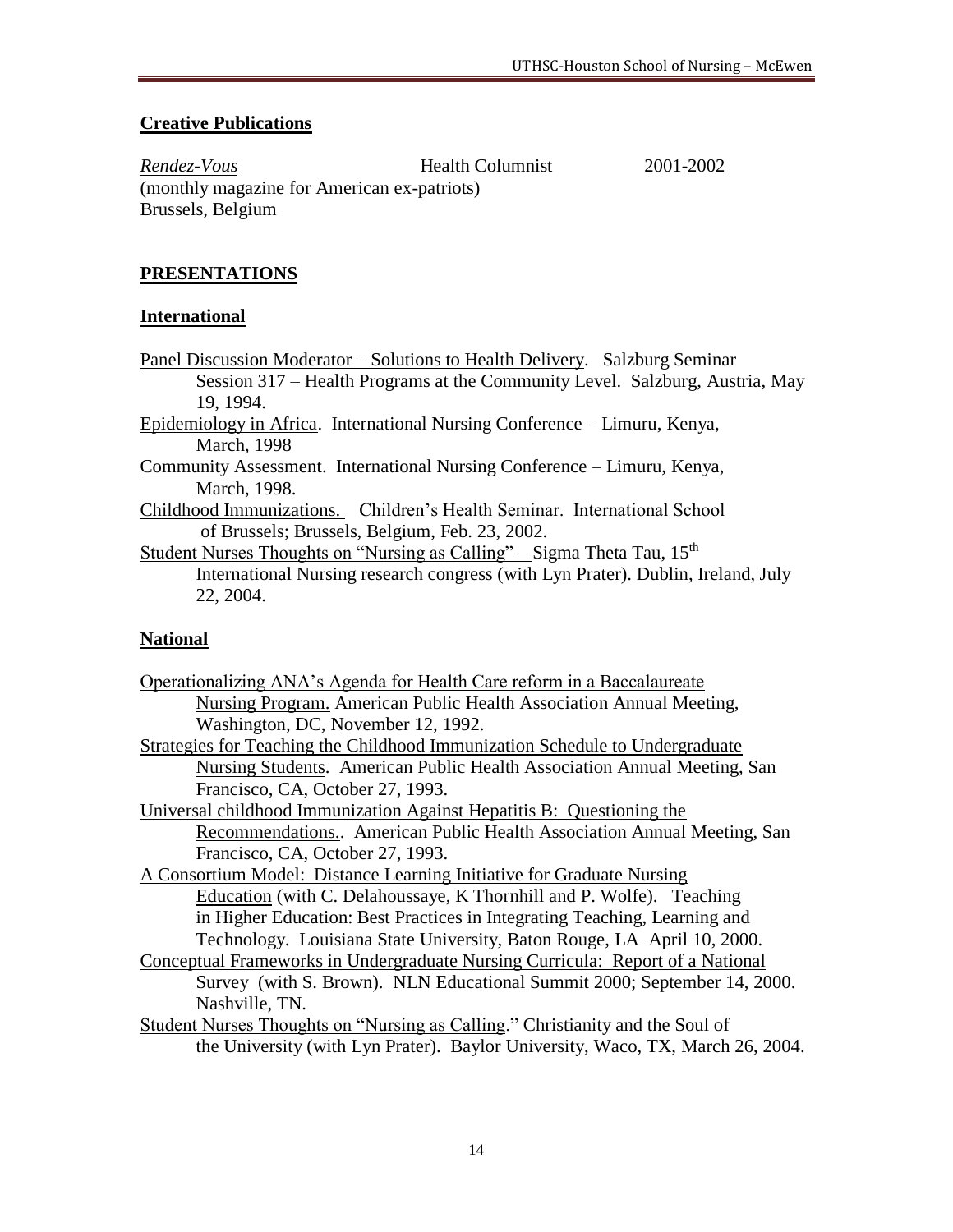- Spirituality and Spiritual Care Beliefs among Undergraduate Nursing Students (with K. Sandor and L. Prater). American Holistic Nurses Association Annual Conference – Renewing Health Care: A Journey to New Heights (paper presentation); June 2-5, 2008, Bretton Woods, New Hampshire,.
- A National Survey of RN-BSN Programs 2011 (with M.J. White, B. Pullis, & S.Krawtz). American Association of Colleges of Nursing. 2011 Baccalaureate Education Conference; St. Louis, MO; November 17, 2011.
- Essential Content in RN-BSN Programs (with B. Pullis, M.J. White & S. Krawtz). American Association of Colleges of Nursing. 2012 Baccalaureate Education conference; San Antonio, TX; November 16, 2012.
- \*\*RN-BSN Programs: An Overview. American Association of Colleges of Nursing. 2012 Baccalaureate Education Conference; San Antonio, TX; Nov17, 2012. \*\*Invited presentation – plenary session\*\*
- Bridging the Gap: Enhancing Students' Understanding of Public Health Nursing Through Application Simulations (with B. Pullis & N. Weller). American Association of Colleges of Nursing. 2013 Baccalaureate Education Conference; New Orleans, LA; November 22, 2013.
- Differentiated Essential Competencies and RN-BSN Education (with J.I Hooper & M.E. Mancini). American Association of Colleges of Nursing. 2013 Baccalaureate Education Conference; New Orleans, LA; November 22, 2013.
- Eighty Percent by 2020: The Present and Future of RN-BSN Education. (with M.J.White, B. Pullis, & S.Krawtz). American Association of Colleges of Nursing. 2013 Baccalaureate Education Conference; New Orleans, LA; November 22, 2013.
- \*\*Eighty Percent by 2020: The Present and Future of RN-BSN Education. Academic Progression in Nursing (APIN). Moving APIN Forward; National Meeting. Washington, DC; March 31-April 1, 2014.

\*\*Invited presentation – opening, keynote session\*\*

- Eighty Percent by 2020: The Present and Future of RN-BSN Education. Webinar: Wolters-Kluwer; March 18, 2015. \*\*Invited\*\*
- Differentiated Essential Competencies and RN-BSN Education. Academic Progression in Nursing (APIN) Webinar: March 31, 2015. \*\*Invited\*\*

# **Regional and Local**

Development of the Health Motivation Assessment Inventory. University of Texas Conference on Health Promotion, Austin, TX September, 1990. School-based Management of Chronic Childhood Asthma (with P. Johnson and J. Neatherlin). *Healthy People 2000*: Delivering the Promise; Texas Woman's University, Denton, TX, September 22, 1994. The Health Motivation Assessment Inventory. *Healthy People 2000*: Delivering the Promise; Texas Woman's University, Denton, TX, Sept 22, 1994. Dynamics of Curricula Implementation: Current Aspects and Future Plans (Panel

Presentation). University of Texas at Arlington, July 22, 1994.

Research Dissemination. Research Yuch!. Making Research Nurse-Friendly. Baylor University Medical Center, Dallas, TX, June 24, 1994.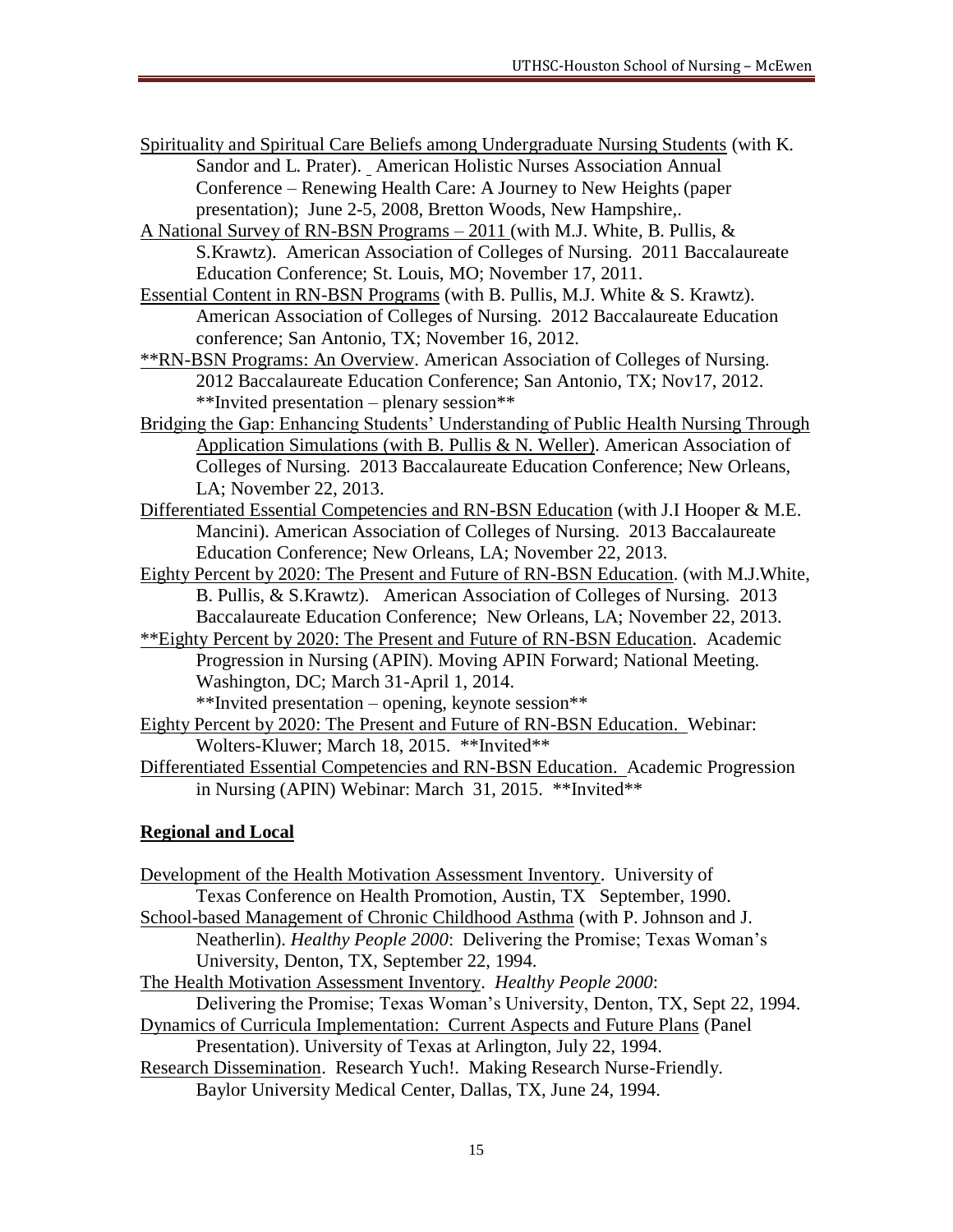- School-based Management of Chronic Childhood Asthma (with P. Johnson and J. Neatherlin). Sigma Theta Tau Research Symposium, UTA, Arlington, TX, July 7, 1995.
- Developing Your Research Question. Research Nursing Institute, Baylor University Medical Center, Dallas, TX, June 2, 1995.
- School-based Management of Chronic Childhood Asthma (with P. Johnson and J. Neatherlin). Baylor University's Faculty Research Day, Waco, TX, February 16, 1995.
- Small Group Facilitator. AACN Essentials of Baccalaureate Education Conference, Dallas, TX, 9/19-21, 1997.
- Hepatitis B and Influenza Immunization: Patterns Among Registered Nurses. Research Day; University of Texas Health Science Center at Houston; Houston, TX, November 19, 2004.
- History of Undergraduate Nursing Education Presented to Visiting Faculty from Panama and Spain. University of Texas Health Science Center at Houston; Houston TX, July 13, 2011.
- Curriculum Development Presented to Visiting Faculty from Panama and Spain. University of Texas Health Science Center at Houston; Houston TX, July 14, 2011.
- Certified Nurse Educator (CNE): An Overview (with D. Fowler). Presented to Faculty University of Texas Health Science Center at Houston School of Nursing. CE offering). Houston, TX, June 5, 2015.
- Curricular and Content Needs for RN-BSN Programs. Academic Progression in Nursing (APIN) Summit. University of Houston at Sugar Land, Oct 20, 2016. \*\*Invited\*\*

# **PROFESSIONAL SERVICE**

| <b>Consultation</b> - National Consultation Activities                                                  |               |                                                                             |                 |  |
|---------------------------------------------------------------------------------------------------------|---------------|-----------------------------------------------------------------------------|-----------------|--|
| Organization                                                                                            | Location      | Role                                                                        | Dates           |  |
| U.S. Department of Health<br>& Human Services<br>Health Resources and<br>Services Administration        | Washington DC | <b>Grant Reviewer-</b><br><b>Advanced Nurse</b><br><b>Education Program</b> | Apr 24-27, 2000 |  |
| U.S. Department of Health<br>& Human Services<br><b>Health Resources and</b><br>Services Administration | Washington DC | <b>Grant Reviewer-</b><br>Nurse Recruitment<br>and Retention                | Jul 21-25, 2003 |  |
| U.S. Department of Health<br>& Human Services<br><b>Health Resources and</b>                            | Washington DC | <b>Grant Reviewer-</b><br>Nurse Recruitment<br>and Retention                | Mar 22-25, 2004 |  |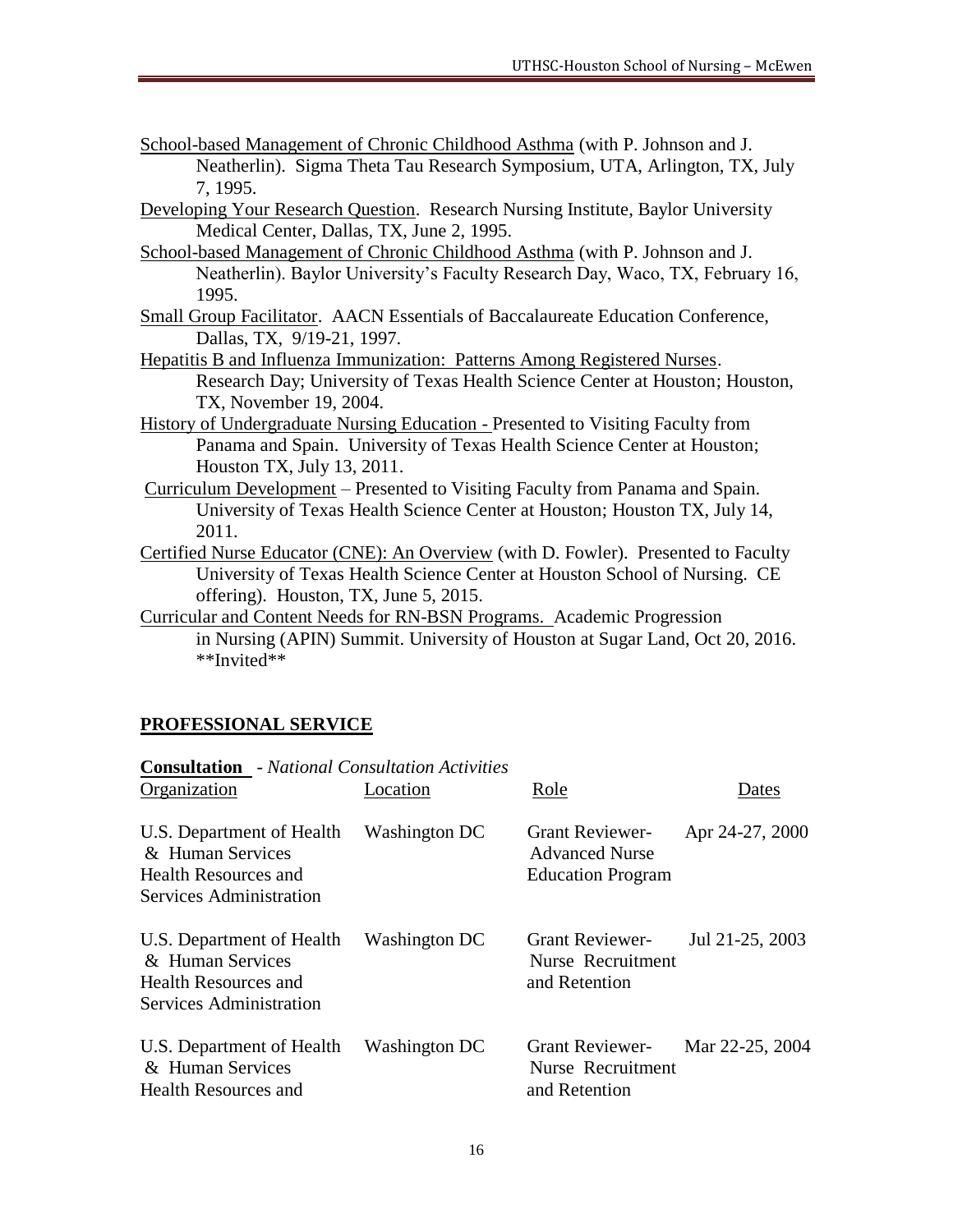Services Administration

| U.S. Department of Health<br>& Human Services<br><b>Health Resources and</b><br>Services Administration | Washington DC | Grant Reviewer- Mar 18-20, 2005<br>Nurse Recruitment<br>and Retention |  |
|---------------------------------------------------------------------------------------------------------|---------------|-----------------------------------------------------------------------|--|
| National League for<br><b>Nursing</b>                                                                   | Washington DC | Grant Reviewer March, 2015<br><b>Research in Nursing</b>              |  |

Education

#### *Regional and Local Consultation Activities*

| Organization                                    | Location        | Role                                                                       | Dates               |
|-------------------------------------------------|-----------------|----------------------------------------------------------------------------|---------------------|
| Louisiana Department<br>of Health and Hospitals | Baton Rouge, LA | Member<br>Asthma Management<br><b>Study Committee</b><br>(School children) | Nov, 1999-May 2000  |
| Our Lady of the<br>Lake College                 | Baton Rouge, LA | Consultant<br><b>ADN-BSN</b><br>Program                                    | Spg/Fall, 1999      |
| <b>Baylor University</b><br>School of Nursing   | Dallas, TX      | Consultant<br><b>PhD</b> Program<br>Development                            | Sep. 2000-May, 2001 |

#### Editorial Review

*Journal of Nursing Education* 2004-present *Public Health Nursing* 1994-present *Journal of Holistic Nursing* 2004-present *Western Journal of Nursing Research* – 2017-present

Textbook Review

Reviewed Community Health Nursing textbooks for: Lippincott, Mosby, F.A. Davis and W. B. Saunders.

Professional Memberships

American Nurses' Association (Texas Nurses' Association) National League for Nursing Sigma Theta Tau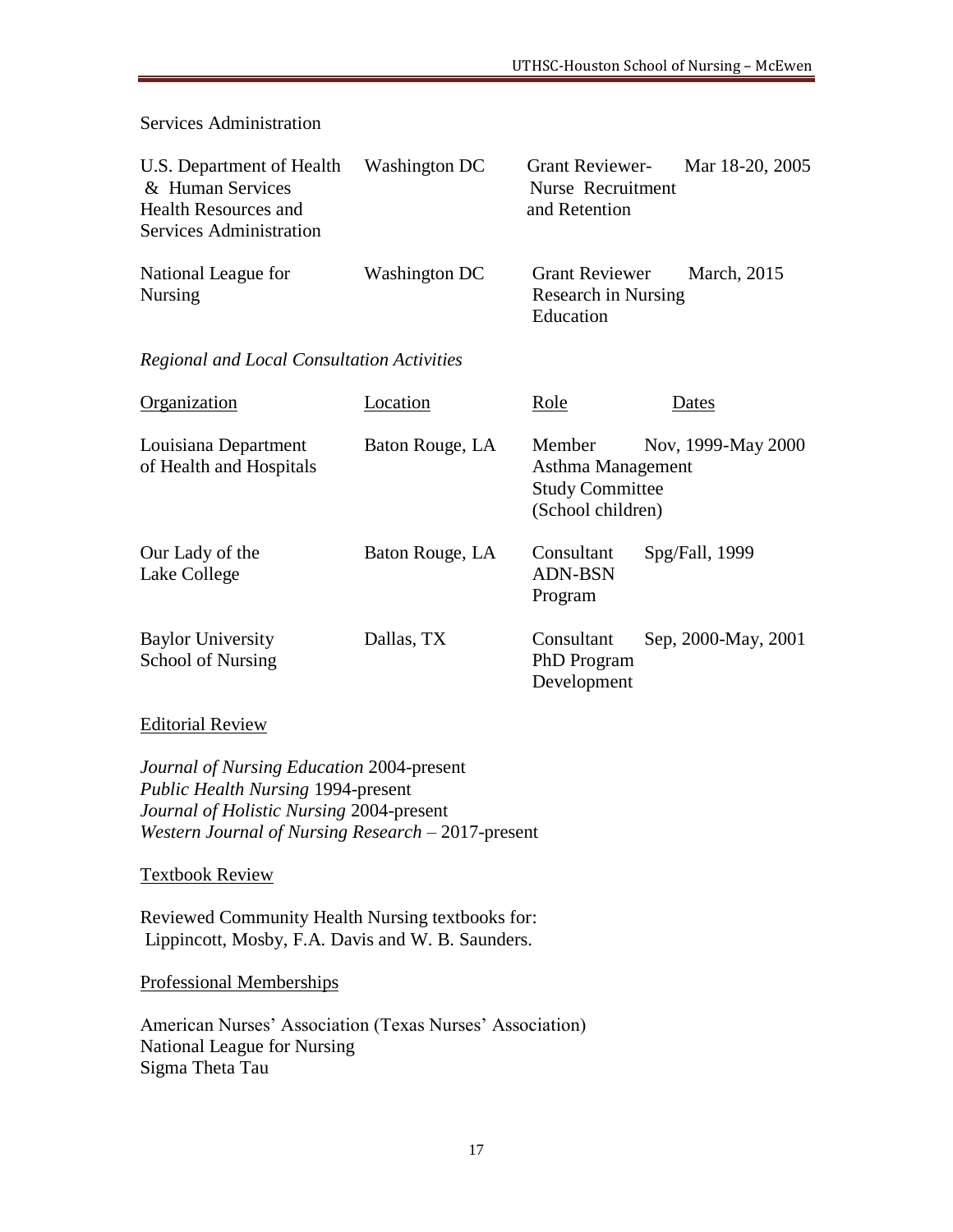#### **Professional Fellowships**

Fellow – Baylor University Summer Faculty Institute – May 29-July 2, 2003, Waco, TX.

Fellow – Baylor Leadership Challenge – September, 2003- May, 2004, Waco, TX

Co-Program Director (School of Nursing) – Health Educator's Fellowship Program: University of Texas Health Science Center at Houston – September, 2014-July, 2016, Houston, TX

# **University Service**

| Institution                                                        | Committee                                                 | Role                        | Dates     |
|--------------------------------------------------------------------|-----------------------------------------------------------|-----------------------------|-----------|
| Baylor University,<br>Waco, TX                                     | <b>Sexual Harassment</b><br><b>Mediation Board</b>        | Representative              | 1993-98   |
| Baylor University,<br>Waco, TX                                     | Honors Program                                            | Representative              | 1993-98   |
| Baylor University,<br>Waco, TX                                     | <b>Graduate Curriculum</b><br>Committee                   | Representative              | 1995-98   |
| Baylor University,<br>Waco, TX                                     | <b>Graduate Dean</b><br><b>Search Committee</b>           | Representative              | 1997      |
| Baylor University,<br>Waco, TX                                     | <b>Nomination Committee</b><br><b>Outstanding Faculty</b> | Representative              | 2003-04   |
| <b>Baylor University</b><br>School of Nursing<br>Dallas, TX        | <b>Faculty Affairs</b><br>Committee                       | Member<br>$(Chair - 93-94)$ | 1992-94   |
| <b>Baylor University</b><br>School of Nursing<br>Dallas, TX        | Undergraduate Curriculum<br>Committee                     | Member                      | 1993-98   |
| <b>Baylor University</b><br><b>School of Nursing</b><br>Dallas, TX | <b>Graduate Curriculum</b><br>Committee                   | Member                      | 1994-98   |
| Southern University<br>School of Nursing<br>Baton Rouge, LA        | <b>Faculty Development</b><br>Committee                   | Chair                       | 1998-2000 |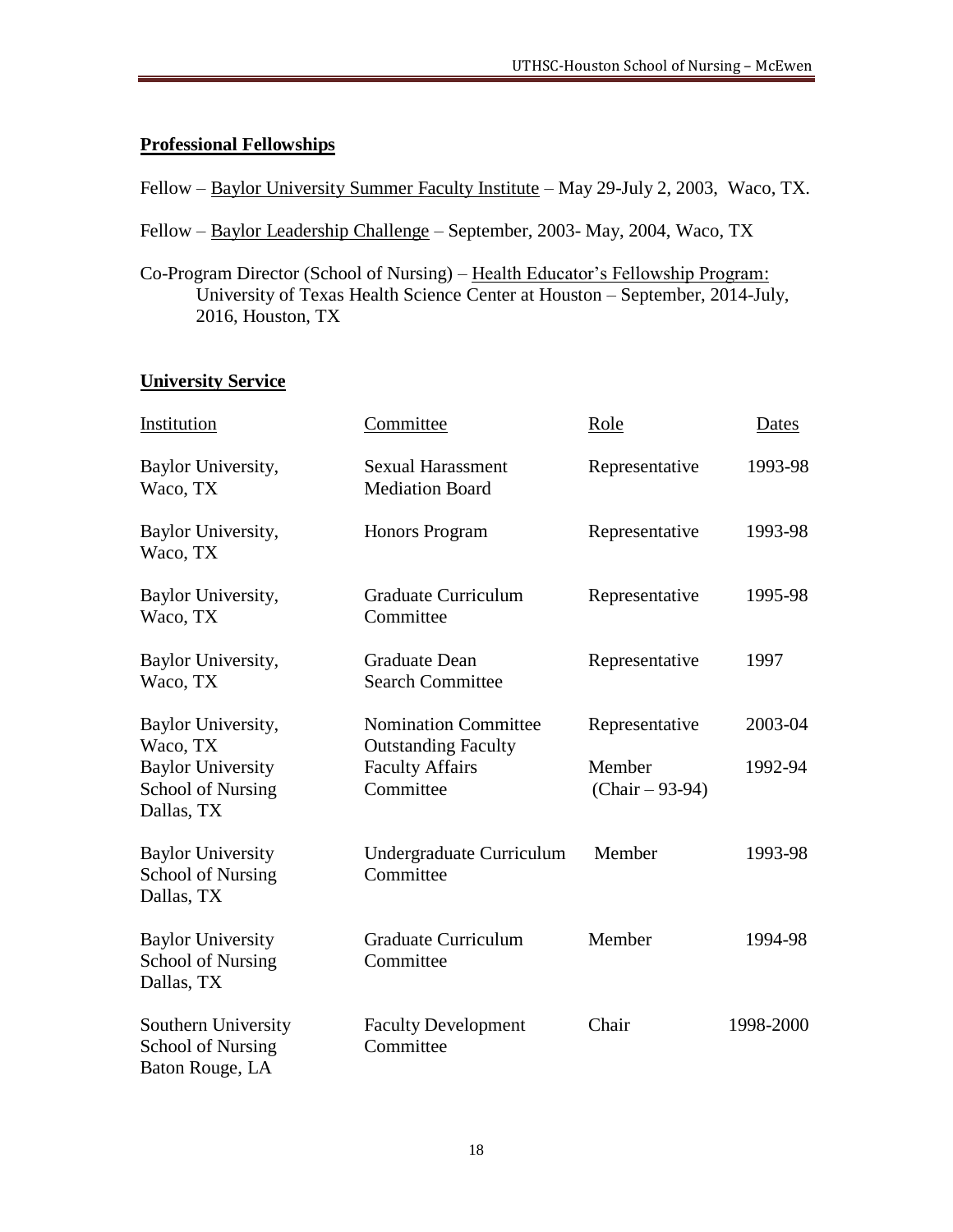| Southern University<br><b>School of Nursing</b><br>Baton Rouge, LA                   | Intercollegiate Consortium<br><b>MSN</b> Committee | Representative  | 1998-2000                              |
|--------------------------------------------------------------------------------------|----------------------------------------------------|-----------------|----------------------------------------|
| Southern University<br><b>School of Nursing</b><br>Baton Rouge, LA                   | <b>Graduate Faculty</b><br>Committee               | Member          | 1998-2000                              |
| <b>Baylor University</b><br>School of Nursing<br>Dallas, TX                          | <b>Research Committee</b><br>Committee             | Chair           | 2002-04                                |
| <b>Baylor University</b><br><b>School of Nursing</b><br>Dallas, TX                   | <b>Graduate Curriculum</b><br>Committee            | Member          | 2002-04                                |
| University of Texas<br><b>Health Science Center</b>                                  | Master's Degree Council                            | Member          | 2004-06<br>2014-18                     |
| at Houston SON<br>Houston, TX                                                        |                                                    | Chair           | 2016-17                                |
| University of Texas<br><b>Health Science Center</b><br>at Houston SON<br>Houston, TX | <b>Baccalaureate Degree</b><br>Council             | Member<br>Chair | 2004-<br>2006-07<br>2009-14            |
| University of Texas<br><b>Health Science Center</b><br>at Houston SON<br>Houston, TX | <b>Faculty Recruitment</b><br>Committee            | Co-Chair        | 2004-08                                |
| University of Texas<br><b>Health Science Center</b><br>at Houston SON<br>Houston, TX | <b>Faculty Life</b><br>Committee                   | Member          | 2010-12<br>2013-15<br>2016-17<br>2018- |
| University of Texas<br><b>Health Science Center</b>                                  | <b>APTR</b><br>Committee                           | Member          | 2010-12<br>2013-15                     |
| at Houston SON<br>Houston, TX                                                        |                                                    | Chair           | 2014-15<br>2016-17                     |
|                                                                                      |                                                    | Chair           | 2018-19                                |
| University of Texas<br><b>Health Science Center</b><br>at Houston                    | University APTR<br>Committee                       | Member          | 2014-15<br>2018-19                     |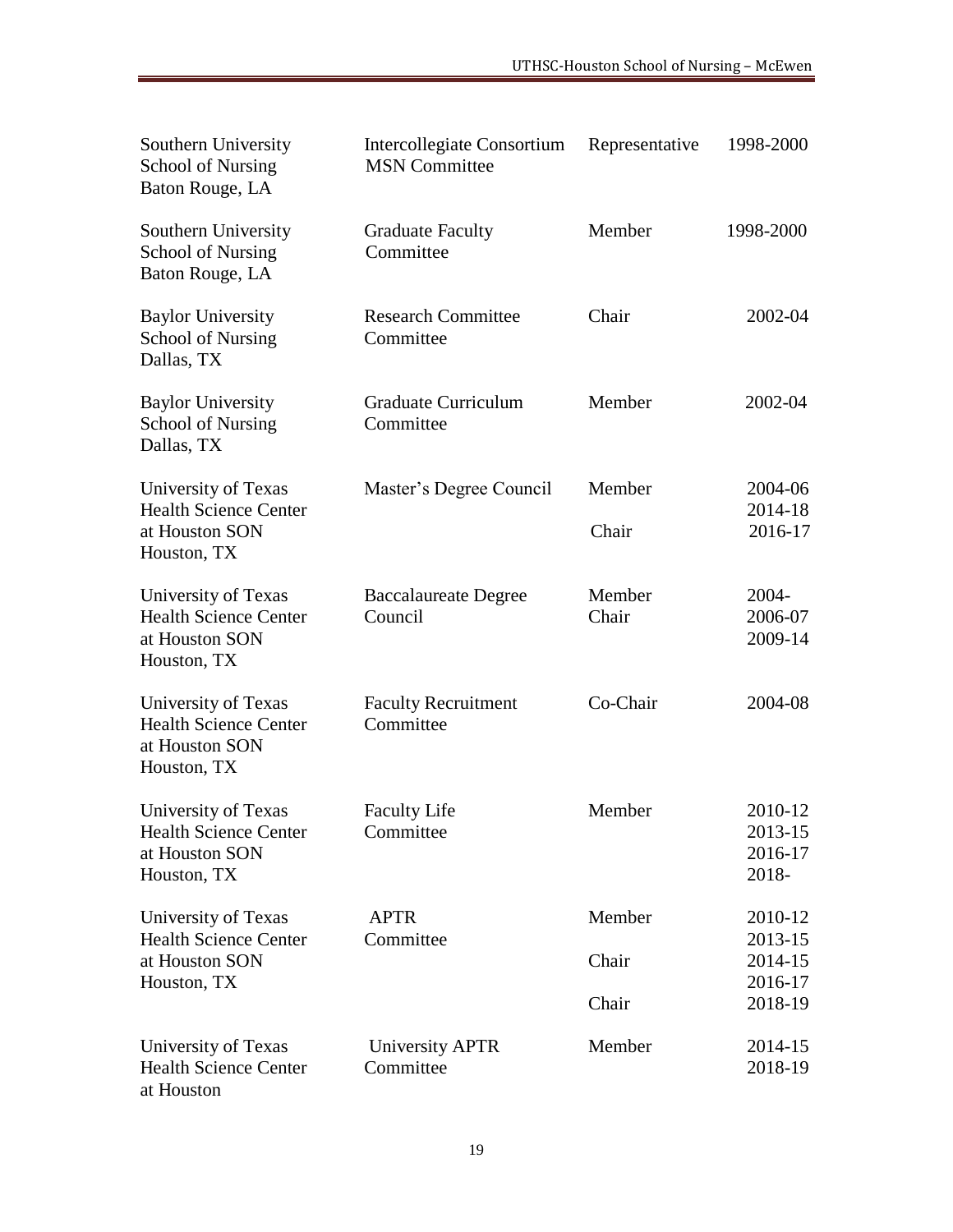Houston, TX

| University of Texas<br><b>Health Science Center</b><br>at Houston SON<br>Houston, TX                                | PhD Degree Council      | Member       | 2016- |
|---------------------------------------------------------------------------------------------------------------------|-------------------------|--------------|-------|
| <b>Community Service</b>                                                                                            |                         |              |       |
| Organization                                                                                                        | <u>Role</u>             | <u>Dates</u> |       |
| <b>Girl Scouts of America</b><br>Dallas, TX                                                                         | <b>Assistant Leader</b> | 1990-1991    |       |
| <b>American Red Cross</b><br>(disaster cadre)<br>Dallas, TX                                                         | Volunteer               | 1990-1992    |       |
| Boy Scouts of America<br>Dallas, TX                                                                                 | Den Mother              | 1991-1992    |       |
| <b>Pregnancy Resource Center</b><br>Dallas, TX                                                                      | <b>Board Member</b>     | 1997-98      |       |
| Asthma Management<br>Study Committee -<br>Louisiana Department of<br><b>Health and Hospitals</b><br>Baton Rouge, LA | <b>Committee Member</b> | 1999-2000    |       |
| Hurricane Katrina assistance<br>George R. Brown Clinic,<br>Houston, TX                                              | Volunteer               | 2005         |       |
| <b>American Red Cross</b><br>Yongsan Army Base<br>Seoul, South Korea                                                | Volunteer               | 2008-2009    |       |
| Eastern Social Welfare Society Volunteer<br>(Adoption agency)<br>Seoul, South Korea                                 |                         | 2008-2010    |       |
| <b>Vision Trust</b><br>(International Christian<br>Missions organization)                                           | Volunteer               | 2014-present |       |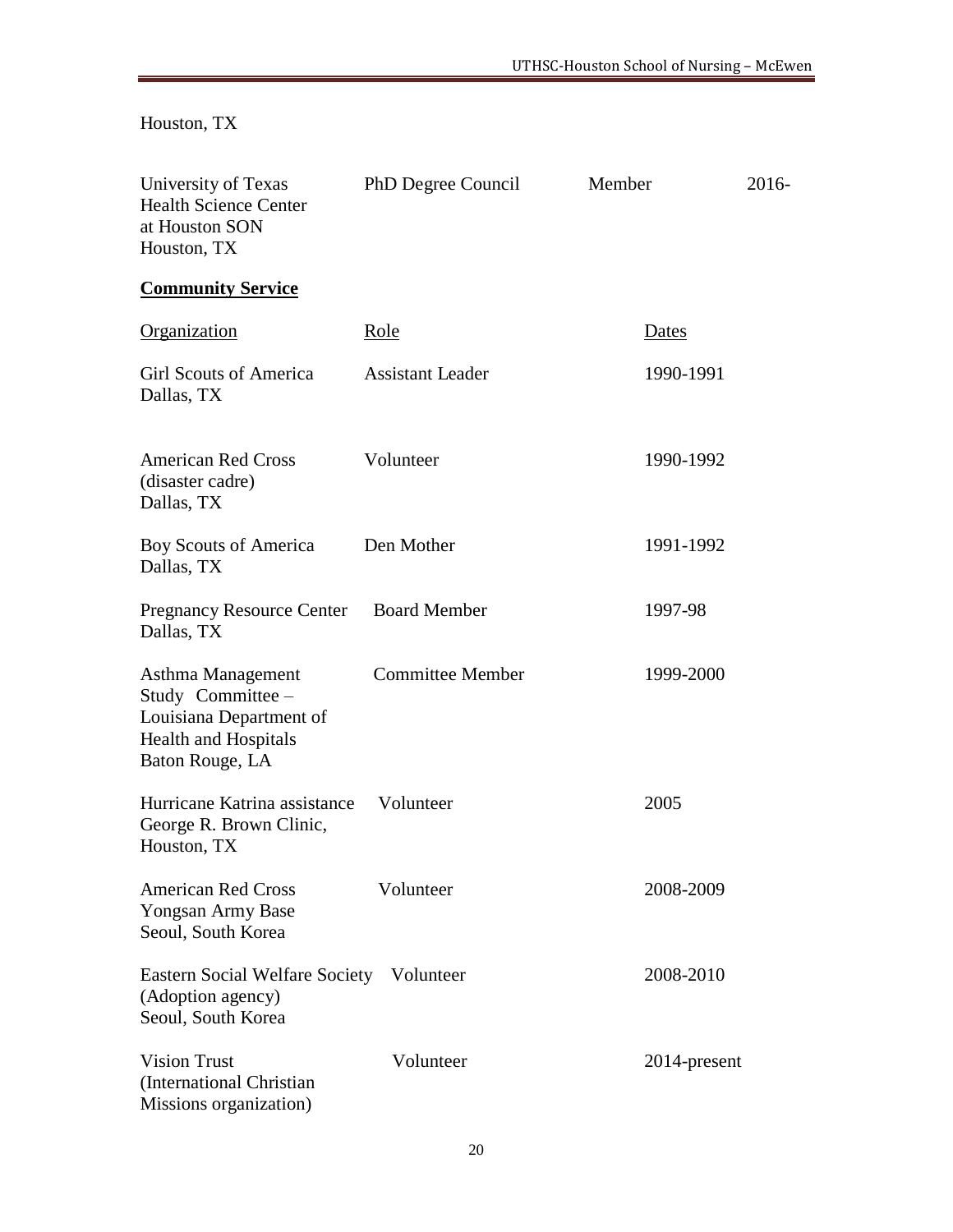#### **Primary Teaching Areas**

Nursing Theory (graduate) Nursing Education (various courses) (graduate) Population Health/Health Policy (graduate) Writing for Publication (graduate) Community/Public Health Nursing (undergraduate and graduate) Health Promotion and Education (graduate) Health Care Delivery Systems (graduate) Operating Room Nursing (undergraduate)

### **Doctoral (PhD) Dissertation Committee – Member**

Janete Sheiner (2019).

Jeanette Drake (2019).

### **Doctoral (PhD) Candidacy Committee – Chairperson**

Stella Eke (2017). "Measuring and Defining Medication Adherence in Hypertension Management: A Systematic Review." University of Texas Health Science Center at Houston, Cizik School of Nursing. Houston, TX.

Janete Sheiner (2018). "Intrinsic and Extrinsic Motivation Among Nurses: State of the Science". University of Texas Health Science Center at Houston Cizik School of Nursing. Houston, TX.

Jeanette Drake (2018). University of Texas Health Science Center at Houston Cizik School of Nursing. Houston, TX.

#### **Doctoral (PhD) Candidacy Committee – Member**

Sue Lesser (2018). "State of Science: Outcomes of Nurse Residency Programs." University of Texas Health Science Center at Houston Cizik School of Nursing. Houston, TX

Linda Sheen (2018). "Diabetes Health Beliefs and Practices in Asian American: A Systematic Review." University of Texas Health Science Center at Houston Cizik School of Nursing. Houston, TX